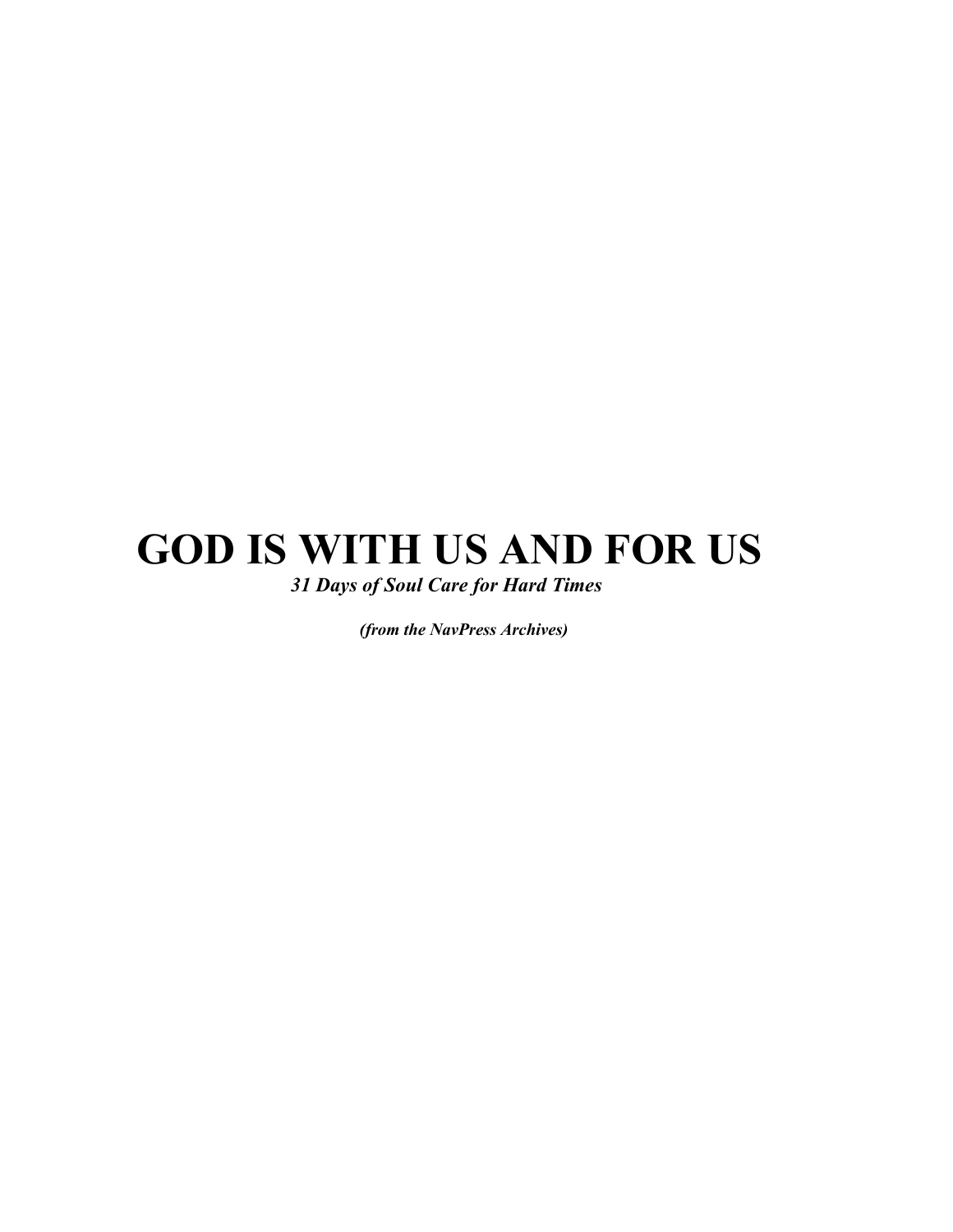#### **CONTENTS**

#### [Foreword](#page-2-0)

#### [From the Publisher](#page-3-0)

[1: Fear with the Scary Element Deleted](#page-4-0) [2: The Image of God](#page-5-0) [3: The Goodness of Being](#page-6-0) [4: Doubling Back Toward Life](#page-7-0) [5: The Father Is Always](#page-8-0) [6: Trusting God](#page-9-0) [7: God's Grace Opening the Veil](#page-10-0) [8: Promises, Assurances, Comfort](#page-11-0) [9: The Alchemy of Faith and Persistence](#page-12-0) [10: Bringing Your Real Self to Jesus](#page-13-0) [11: Resist the Edit Button](#page-14-0) [12: Change Your Thought Patterns](#page-15-0) [13: Being Saved Still](#page-16-0) [14: Healthy Feelings, Properly Ordered](#page-17-0) [15: Navigating Your Hyper connected Worlds](#page-18-0) [16: Be Kind and Not Resentful](#page-19-0) [17: Loving One Another](#page-20-0) [18: The Rhythm of Encouragement](#page-21-0) [19: Wrestling with Distortions of God](#page-22-0) [20: Something Inside and Something Above](#page-23-0) [21: Everywhere Is a Divine Appointment](#page-24-0) [22: Charged With the Presence of God](#page-25-0) [23: We Really Can Trusting](#page-26-0) [24: What We Need Most](#page-27-0) [25: Abide in Christ\](#page-28-0) [26: To Be Human Is to Pray](#page-29-0) [27: Substituting Prayer for Worry](#page-30-0) [28: Your Time Is Coming](#page-31-0) [29: Grace and Training](#page-32-0) [30: Knowing God is Enough](#page-33-0) [31: The Need of the Hour](#page-34-0)

[Afterword](#page-35-0)

[Sources](#page-36-0)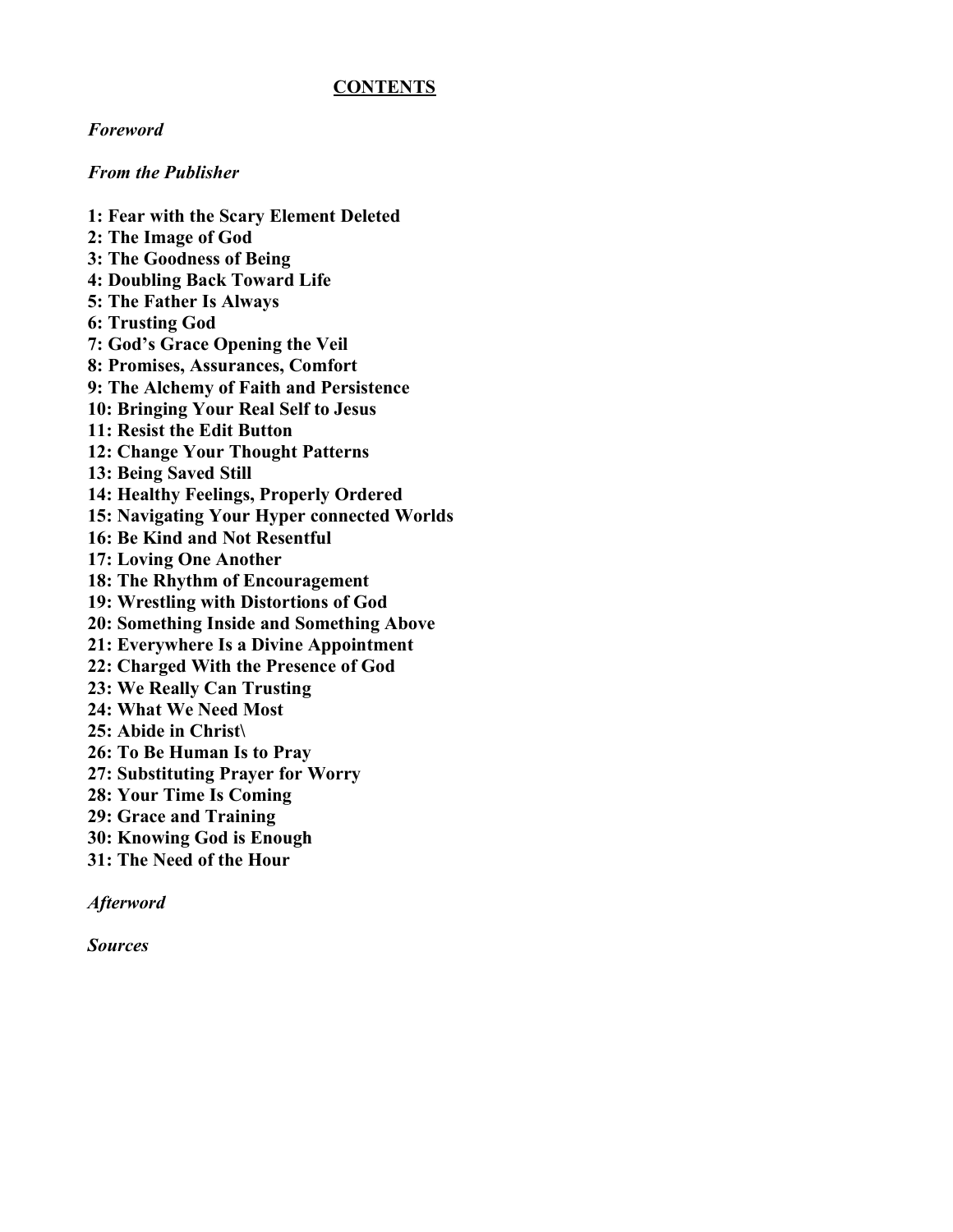#### FOREWORD

<span id="page-2-0"></span>GOD HAS A WAY of shaking me up when I get too comfortable, a way of reminding me that he's the King of the universe... and I'm not. This new virus seems to be his latest reminder of where I belong: on my knees, trusting that he still has me —and all I love in his hands. The threat of not being able to breathe has swiftly reminded me of my need for the One who gave me my first breath.

The One who witnessed me take my first big gulp of air and cry out in shock. The One who has seen me through many illnesses through the years.

For our family, the battle against COVID-19 has resulted in the loss of half our income. We wonder when it might be recovered—if it will be at all. We've had to let go of our two employees, bail on a long-awaited trip, and put our plans to build our dream house on hold, perhaps for years. But we also have much to be thankful for. We still have one income, our family and friends, a cozy rental home, and plenty of food in our pantry. Obviously, it could be much worse, and when I allow myself to consider how much worse it could be— losing a loved one to this terrible virus, losing our remaining income, not being able to afford our rental home—I can get lost in the fear.

When the shock and severity of this first came to light, I got lost in Fear Mode for a couple of weeks. I'm just now getting a grip and entering Acceptance Mode. I hope that by the time this book comes out, I'll be in Growth Mode. Growth Mode is when I'm open and malleable in the Potter's hands, ready to serve him in our hurting world, ready to praise him, come what may.

These devotional entries that follow were a balm to my grieving, frightened soul. Gravity boots for a heart that yet seems too readily set into orbit. Wise words from disciples on the path ahead of me, encouraging me forward, as well as sweet reminders from the path I've already traveled. I hope they are for you too.

Lisa T. Bergren author of the God Gave Us series Colorado Springs, CO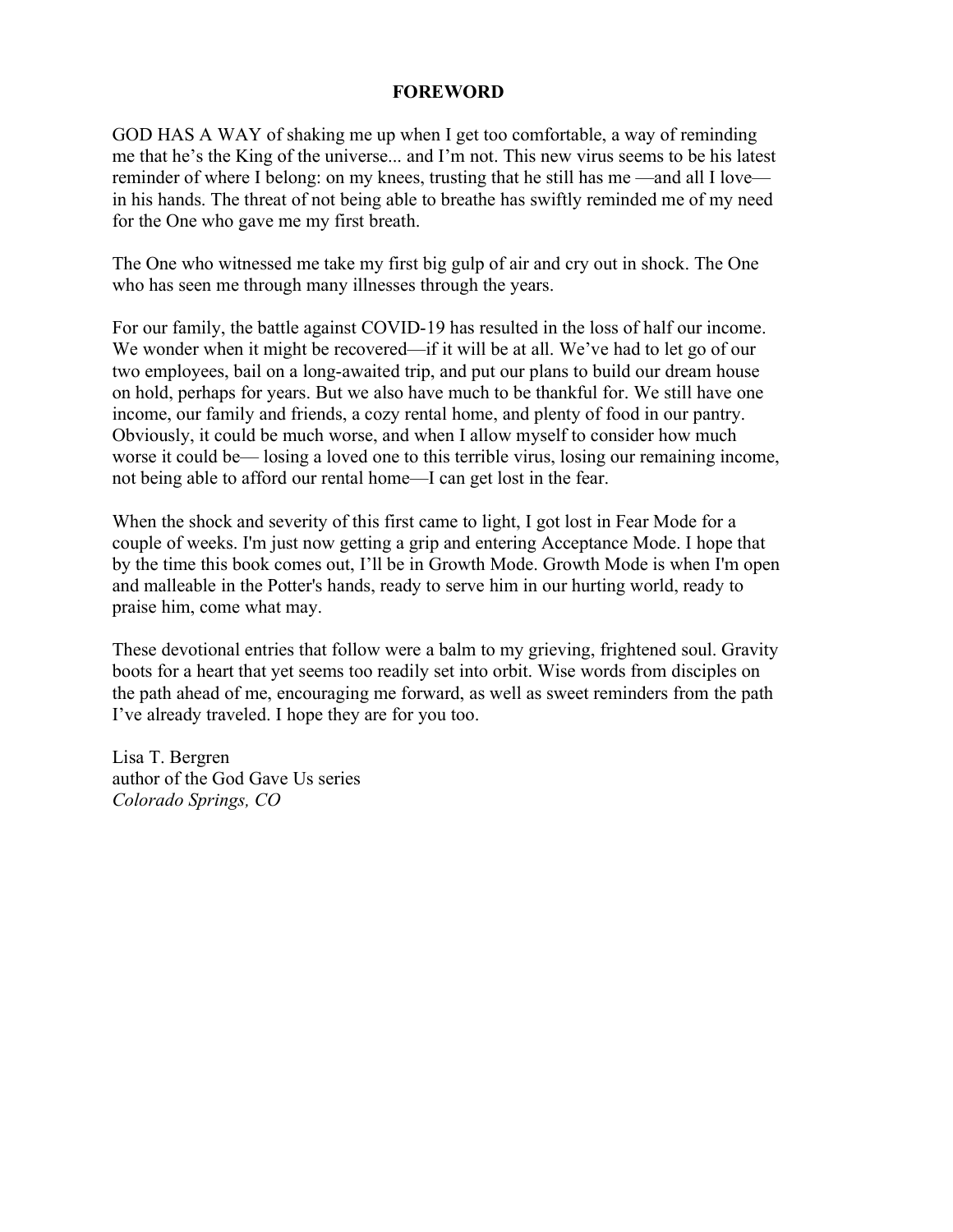#### FROM THE PUBLISHER

<span id="page-3-0"></span>I am writing this on the ninth day of our choosing to be self-quarantined in our home. Several large cities are invoking shelter-in-place, and an entire nation is now living with social distancing. A whole new vocabulary has cropped up in a matter of days. We are learning to be resilient in the midst of all of this turmoil.

As my family has been faced with a new normal as a result of the COVID-19 global pandemic, my mind has been drawn to another family from long ago. I have enjoyed reading the story of Noah in Genesis and how God reached out to one good man, an individual who had the Lord's favor. He has become a good model for me as I read about how Noah and his sons carefully followed God's directions—building an ark, curating creation, putting every bird, beast, and reptile alive onto this boat, and ensuring that enough food was to be had for all the humans on board, as well. And Noah dutifully did so.

I'm not sure I would have been so compliant. While we all think that the timeline was forty days, in reality this poor family was on board this floating menagerie for much, much longer. And Noah was six hundred years old! This is a story of careful living. Of being watchful. Of caring for animals and for one another. Days of trusting. Days of waiting. Listening to God.

Tough times require that. What you have in your hand is a collection of devotional pieces culled from the list of authors at NavPress. Individuals who have been faithful to God's calling— people who have patiently learned the lesson of calm obedience. Of careful listening. Of care-full living. I pray that these pieces, each one, may provide a balm to your soul in troubled times... and, perhaps, when times are less chaotic.

Don Pape Publisher, NavPress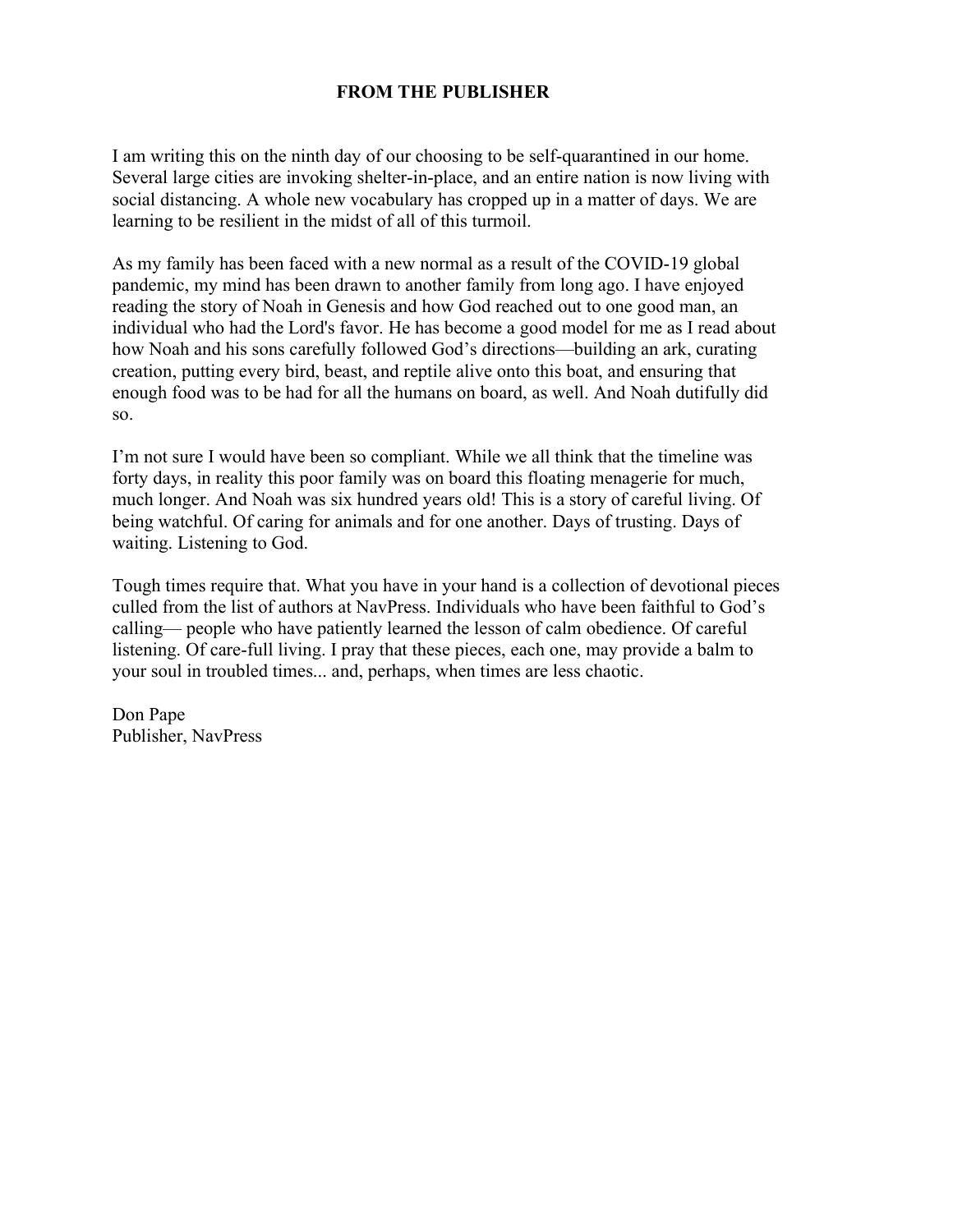### Fear with the Scary Element Deleted

Eugene H. Peterson

<span id="page-4-0"></span>We're afraid when we're suddenly caught off our guard and don't know what to do. We're afraid when our presuppositions and assumptions no longer account for what we're up against, and we don't know what will happen to us. We're afraid when reality, without warning, is shown to be either more or other than we thought it was.

... In the Hebrew culture and the Hebrew Scriptures... the *word fear* is frequently used in a way that means far more than simply being scared....

Fear-of-the-Lord is the stock biblical term for this either sudden or cultivated awareness that the presence or revelation of God introduces into our lives. We are not the center of our existence. We are not the sum total of what matters. We don't know what's going to happen next.

Fear-of-the-Lord keeps us on our toes with our eyes open. Something is going on around here, and we don't want to miss it. Fear-of-the-Lord prevents us from thinking that we know it all. And it therefore prevents us from closing off our minds or our perceptions from what is new. Fear- of-the-Lord prevents us from acting presumptuously and therefore destroying or violating some aspect of beauty, truth, or goodness that we don't recognize or don't understand.

Fear-of-the-Lord is fear with the scary element deleted.

God is a safe place to hide, ready to help when we need him.

We stand fearless at the cliff-edge of doom, courageous in sea storm and earth quake,

Before the rush and roar of oceans, the tremors that shift mountains. Jacobwrestling God fights for us, GOD-of-Angel-Armies protects us.

PSALM  $46:1-3+++$  THE MESSAGE

May God delete the scary element of all your fears today.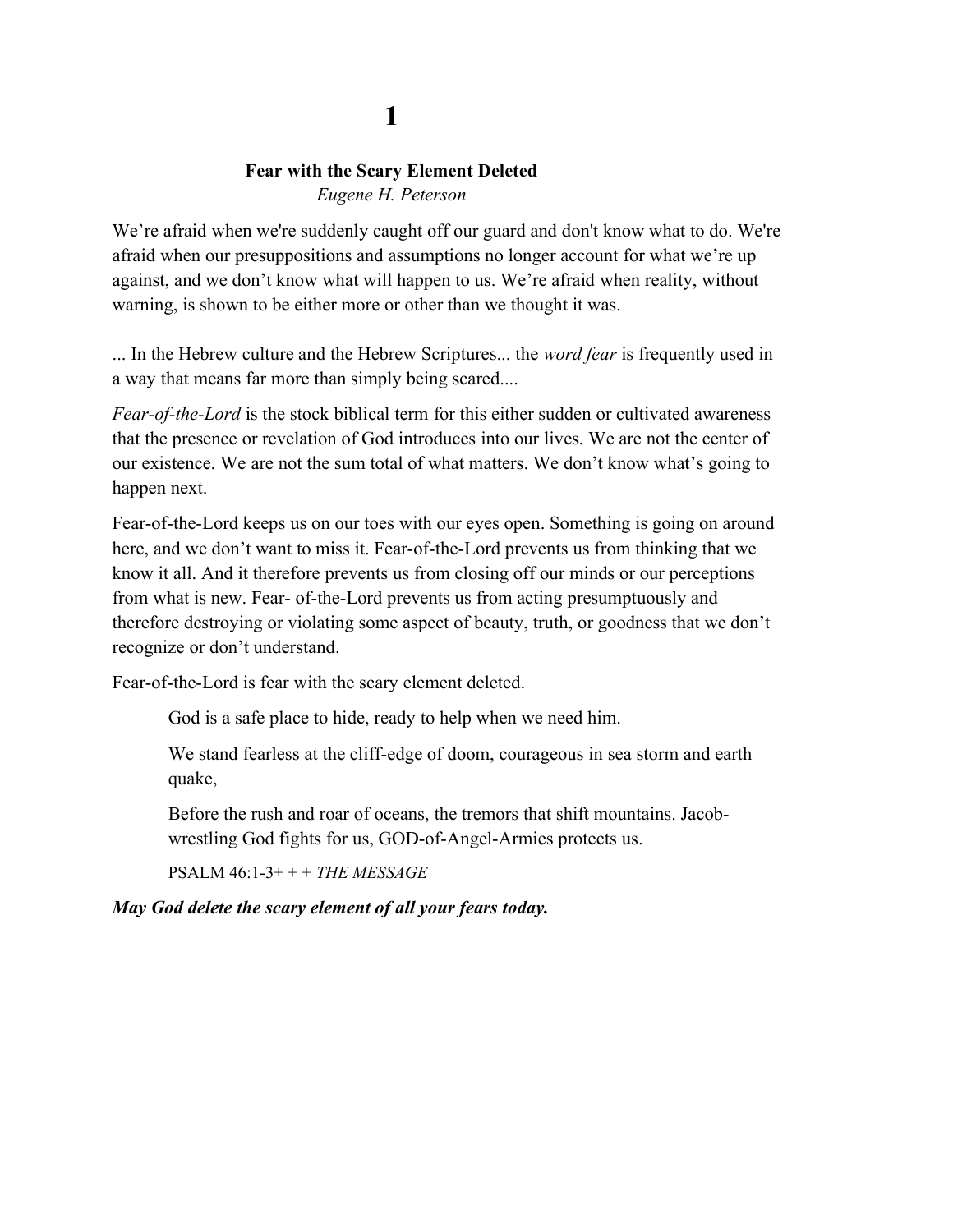### The Image of God Tina Boesch

<span id="page-5-0"></span>Lying at the foot of the bed is a book on the iconography of the Transfiguration. The image on the cover is a reproduction of an eleventh-century fresco.... Its center is dark blue, and the radiance emanating from Jesus is represented by two outer rings that are progressively lighter in hue.

My two-year-old daughter is standing at the foot of the bed, her chin resting on the mattress right beside the book cover. I look into her eyes, still teary from a tantrum she just threw. Already this morning, she's stretched my patience thin to breaking.... There is an irrationality particular to willful toddlers that leaves me so frustrated I feel myself teetering in the verge of violence.

And that's when I look up and see in her eyes the same sphere of radiant blue that encompasses Christ in the fresco—her dark inscrutable iris, ringed by smoky blue, surrounded by milky white. The light in her eyes perfectly mirrors the Transfiguration.... This child who whittles my patience down to nothing has that same light in her eyes—if I can see past my frustration to that indelible image stamped into her being—the image of God.

Here I am still blurry from sleeplessness but immediately aware that I have to wake up to that image. The shine exposes the flint in my heart —my impatience, my selfcenteredness—and it forces me to confront my sin and weakness and ask the Lord to change me. That's the power of the shine—it leaves me longing to be illuminated, more responsive, more radiant.

We don't yet see things clearly. We're squinting in a fog, peering through a mist. But it won't be long before the weather clears and the sun shines bright!

1 CORINTHIANS  $13:12 + + +$  THE MESSAGE

Today, may leave you shining in the radiance of a God who loves you. whose very image is reflected in the people shining all around you.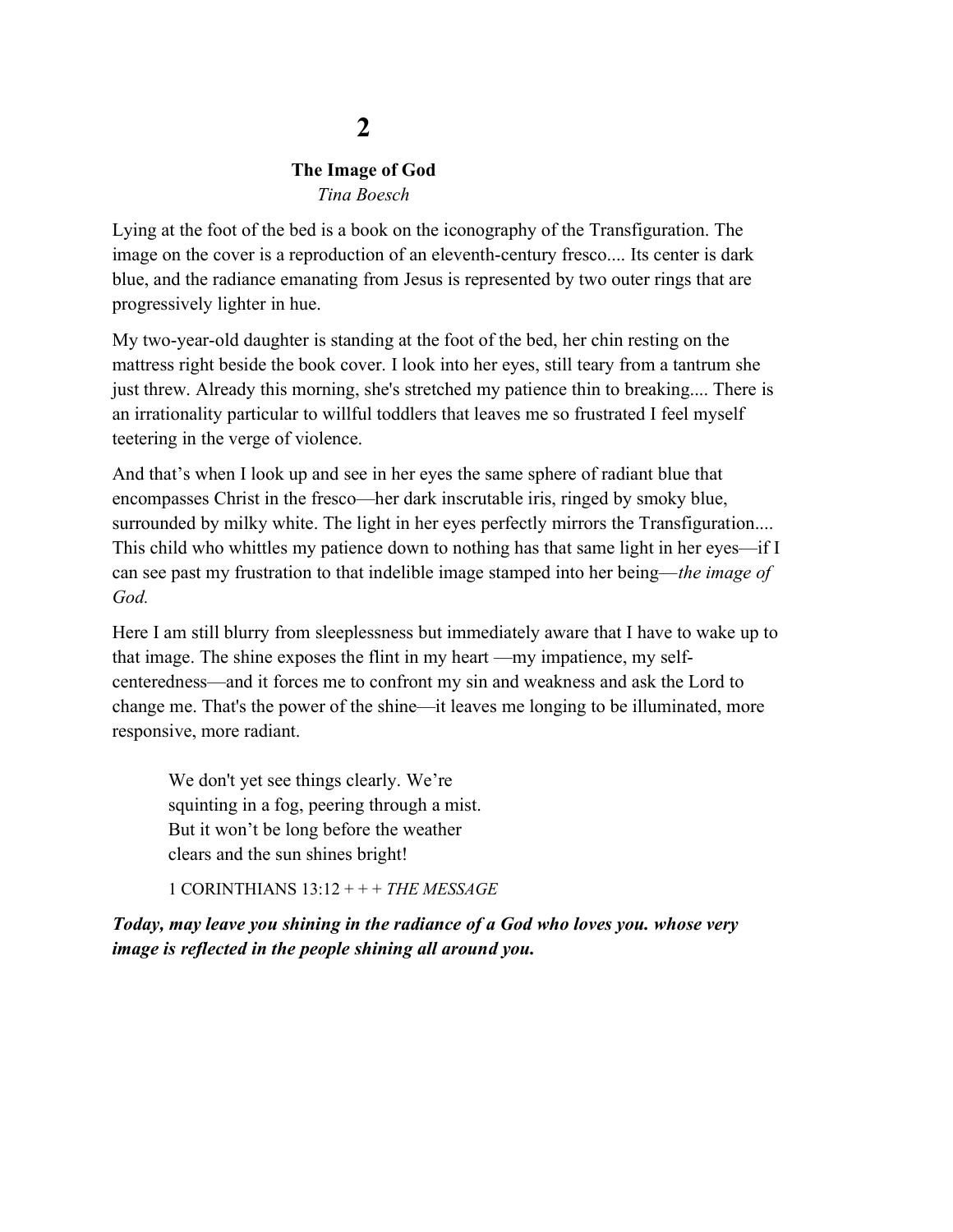### The Goodness of Being Brennan Manning

<span id="page-6-0"></span>The whole sense of Scripture, it seems to me, is that God the Father has this thing about being. He was absolutely wild about it. He kept thinking up new ways of being and new kinds of being to be. One afternoon the Son came along and said, "This is really great stuff; why don't I go mix Us up a batch?" And God the Holy Spirit said, "Terrific! I'll help You."

So they got together that night and put on a terrific show of being for the Father. It was full of water and light and frogs; pussy willows kept dropping all over the place, and crazy fish swam around in the wine glasses. There were mush rooms and grapes, horseradishes and tigers; and men and women everywhere to taste them, to juggle them, to join with them and love them. God the Father looked at the whole wild party and said, "Wonderful! Just what I had in mind. Yay, yay, yay!" And all God the Son and God the Holy Spirit could think of to say was, "Yay, yay, yay!" They laughed for ages and ages, saying things like how great it was for being to be, how clever of the Father to conceive the idea, how kind of the Son to go to all the trouble of putting it together, and how considerate of the Spirit to spend so much time directing and choreographing....

Creation, Scripture says, is good. Created things are just so many myriad responses to the delight of God who wills them into being....

Admittedly, it is not always easy to see that all being is good. Earthquakes and poison toadstools, cancer cells, liver flukes, killer whales, and loan sharks have to be considered. But there is no going back on what the book of Genesis records: "God looked at everything he had made, *and he found it very good* " (Genesis 1:31, TJB, emphasis added)....

Pain, inconvenience, sin—these are the problems of being, the alarming, embarrassing, even tragic things that God is apparently willing to put up with in order to have beings at all. But whatever the problems are, they are not the root of being. That root is joy and now.

"This day is holy to God. Don't feel bad. The joy of GOD is your strength!"

NEHEMIAH  $8:10 + + +$  THE MESSAGE

May you have eyes to see. today, beyond the problems of being all the way to the root. Today, may the joy of the Lord be your strength.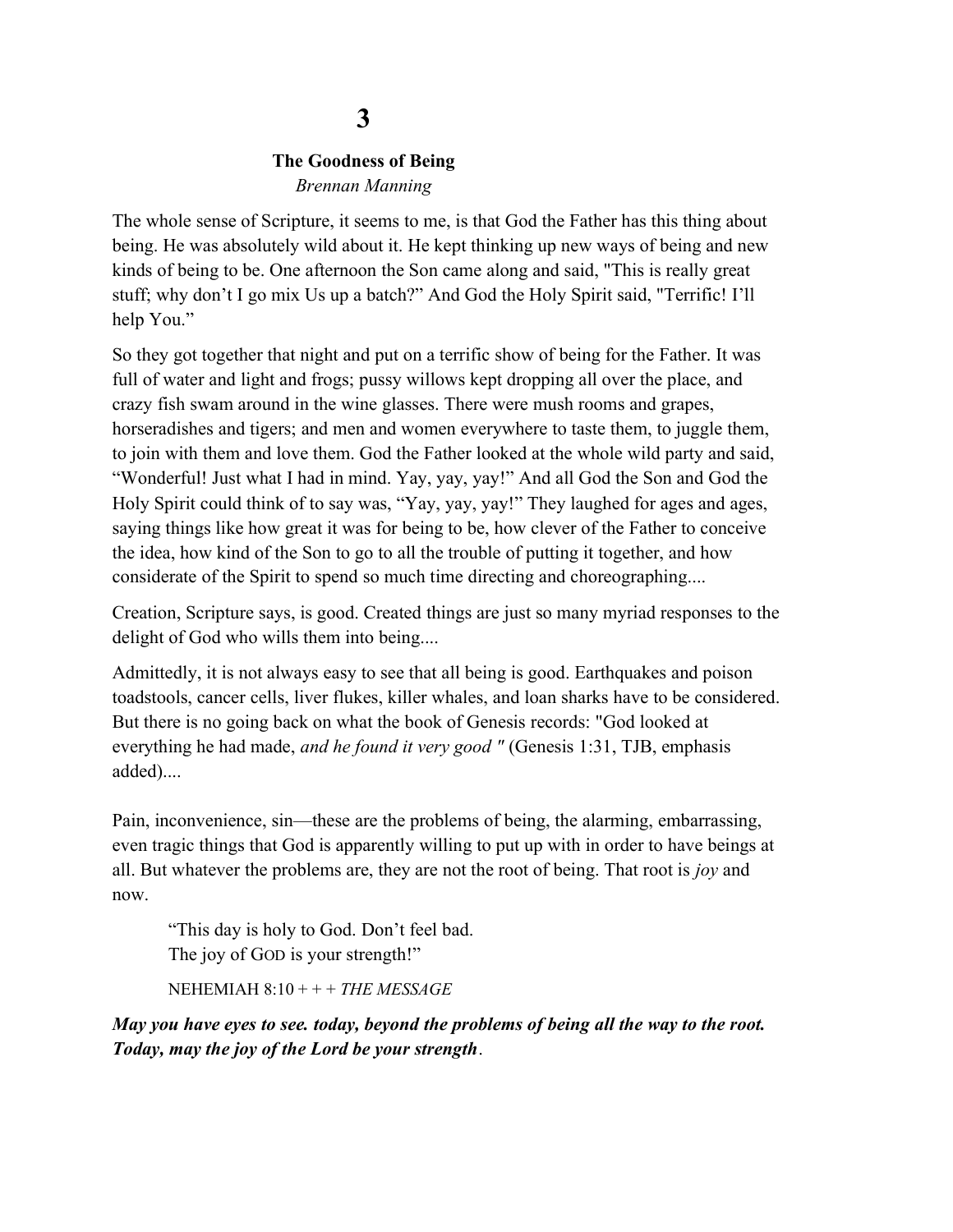### Doubling Back toward Life Catherine McNiel

<span id="page-7-0"></span>Lenten means "springtime" in Middle English, which itself comes from the word *lengthen*. The sun arches back toward us, leaning in to life, sun light hours growing longer each day. The darkness has not won; the world will thaw again. It is time to prepare for new life.... We have gone around the circle once more: Life retreated to death, now doubling back toward life.

But not yet.

Hope comes bundled with endurance and long waits in ambiguity. We have been barren and cold, but life was not entirely snuffed out. We endured and held on for the thaw to come. Hope builds the bridge that pulls us out of suffering and points us toward the path—the arduous, winding, uphill climb—leading, eventually, to joy. Hope steps out boldly and brings an umbrella....

Since time began, the earth has spun its inhabitants through [this] yearlong drama of life and death and life again. The springtime chapter of this drama hints at the ultimate redemption: shalom. This ancient Hebrew word means wholeness, and it describes a world where everything is put right. Not just one or two things settled and lovely but all creation in harmony....

But our world clearly doesn't overflow with wholeness just now. From our most intimate relationships to the most global affairs—and everything in between—we are at war. Conflict and catastrophe pervade every community, group, and interaction between you and me, us and them, people and nature, children and parents, future and past.

Yet we believe the days are lengthening. From the garden beginning to the eternal city of light at the end, the Christian account of the world is a story of hope. We are a people of eschatology, citizens of a Kingdom that has been promised and begun, but not yet seen. We journey through dark ness, bearing crushing burdens and devastating realities, but we have heard the notes of a beautiful song.…

Yes, darkness looms palpable. The groaning is real, and despair always whispers at our backs. But the Christian faith centers itself, from first to last, in the hope of shalom, that redemption will come not only for you and me but for all creation.…

On the heels of winter, born out of the broken shell of death, new life bursts forth. We are so vulnerable, so fragile; the risk is high, the chances uncertain. Surely floods and drought, weeds and pests will assail us. Openhearted, we tenaciously offer everything we are to the same world notorious for its fierce tendency to utterly destroy.We believe that in the end, every bit of creation shall be caught up and made new.

As sure as dawn breaks, so sure is his daily arrival. He comes as rain comes, as spring rain refreshing the ground. HOSEA  $6:3$  + + + THE MESSAGE

### Today, may you step out boldly in the hope of shalom and the assurance of God's abiding presence.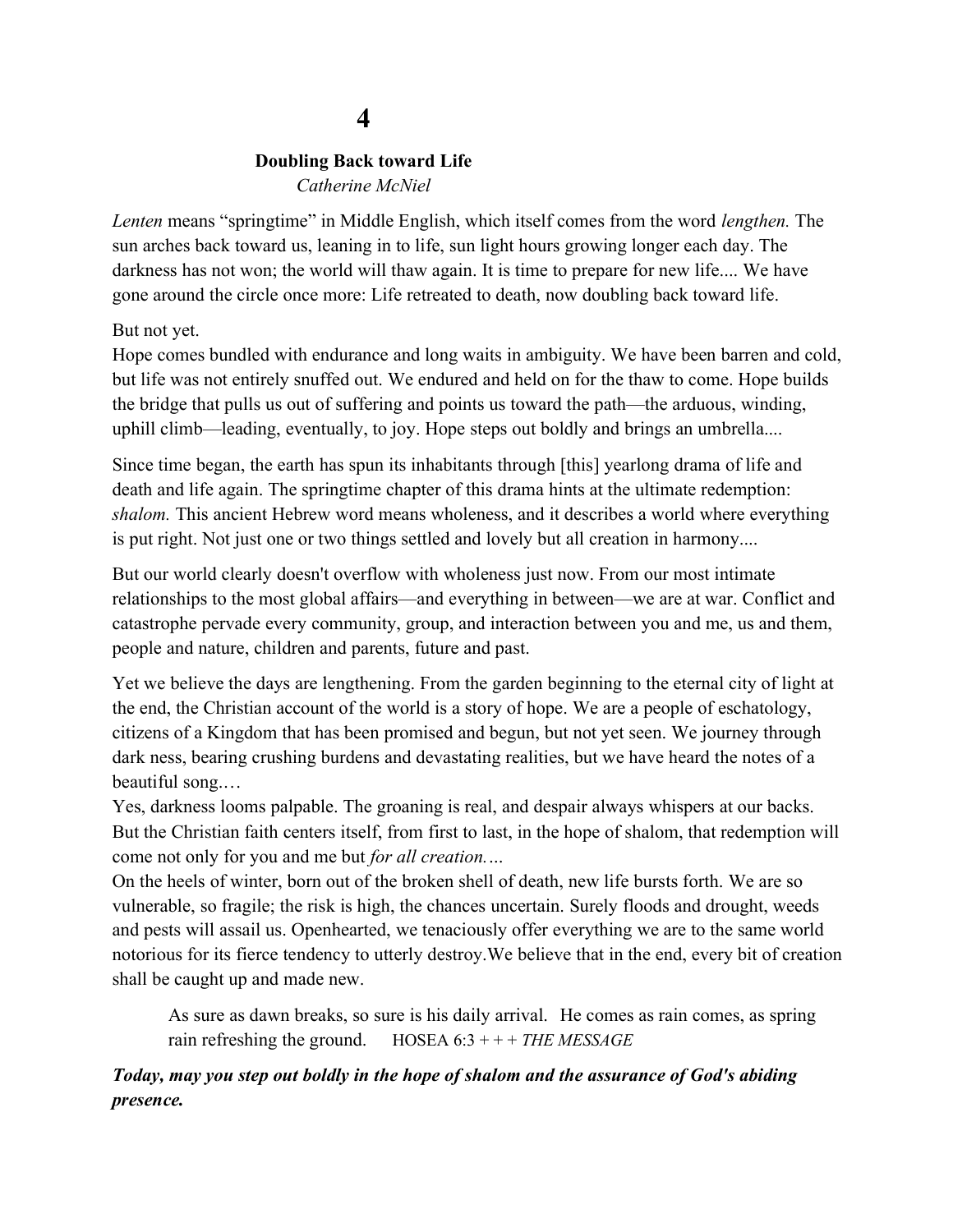#### The Father Is Always

Sarah Van Diest

<span id="page-8-0"></span>Answers. Understanding. Insight. How we long for those! We want so desperately to know what is happening to us and what will become of us. When the days are dark and we feel overwhelmed by pain or sorrow or confusion, we beg for answers. We believe that if we could simply understand, then we would find peace. That relief would come in the same package as the answers to our questions.

The psalmist found insight. He found understanding and answers. And he calls them "sweet" (Psalm 119:103, NASB). But there's a difference between what the psalmist found and what most of us search for. Most of the time we're scouring the temporal, hoping to find the answers to our present pains. Our perspective is short-term. Our search is for a solution to our circumstances.

The psalmist is talking about a different search.

He describes the joy tha tcomes from knowing the Father and the Father's ways. The words of the Father are sweet to him, full of insight and understanding. He delights not in knowing information about his circumstances, but in knowing the Father himself.

Today, may be a hard day for you. Your circumstances may be out of control. Pain, fear, confusion, or sorrow may dominate your perspective. Stop for just a moment. Breathe deeply. Quiet your mind, and listen. What, above all things, does your heart desire? In the depths of your soul, the Spirit calls to you. He speaks the words you already know to be true. What you want most, above and beyond all things, is the Father. You long to be with him – for his embrace to envelop you. More than anything you want to look into his tender eyes and know he is with you, right now.

Answers are good, but they are temporary. Our circumstances change and so do our questions. But the Father is always. Unchanging. Knowing him is life. Knowing him is peace. The things this life offers us do not compare with the life we have in the Father.

In all things dark and difficult, search for him. Sweeter than the relief of the moment are our Father's eveerlasting words. Rest in his arms and trust him with the circumstances of your life. His eyes are on you.

> By your words I can see where I'm going; They throw a beam of light on my dark path.

Psalm 119:  $105$  + + + THE MESSAGE

Today, may you find lime and space lo stop, quiet your mind, and listen for the words of the Spirit reassuring you of the Father's love for you.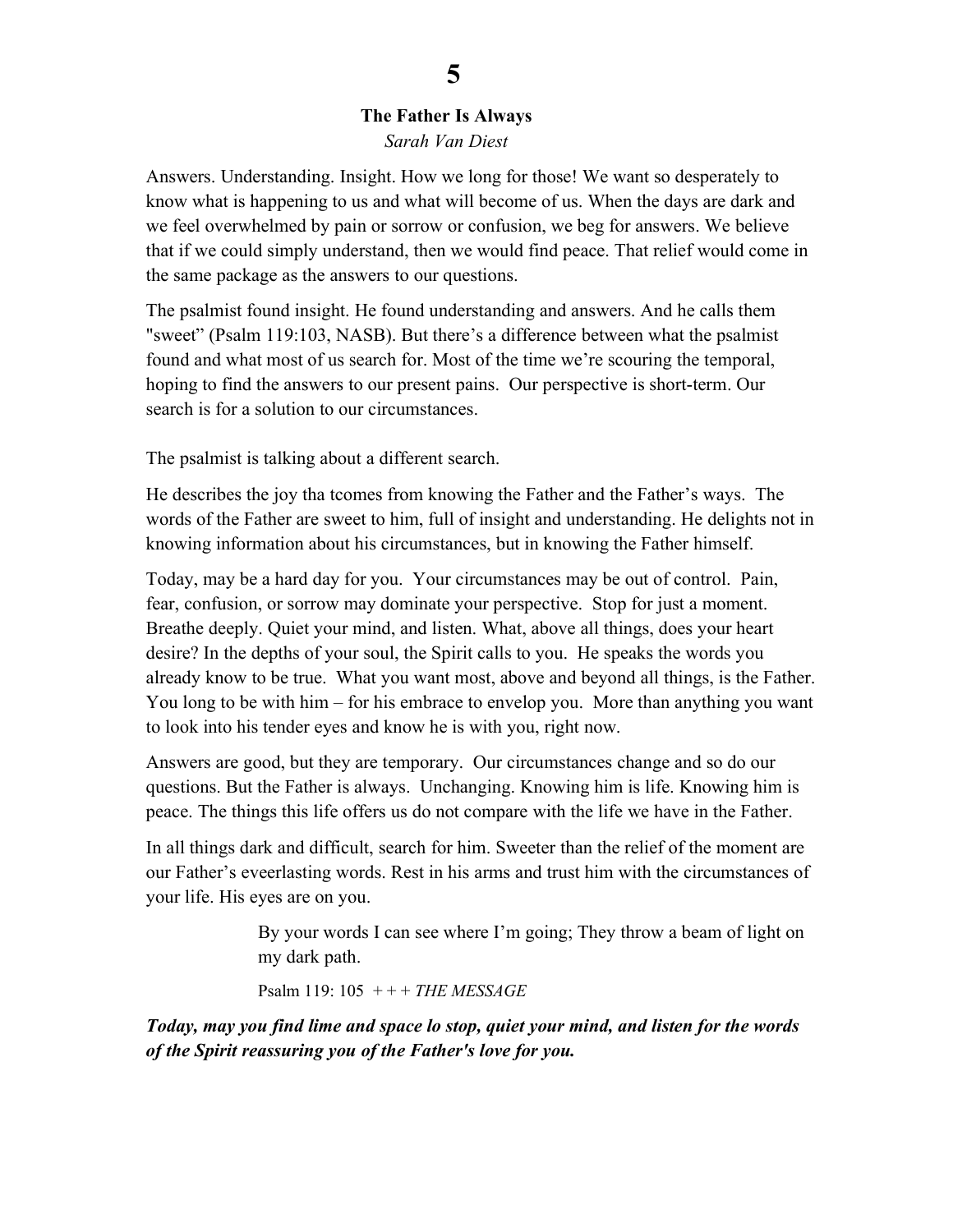#### Trusting God Jerry Bridges

<span id="page-9-0"></span>As David said in Psalm 138:8 (ESV), "The LORD will fulfill his purpose for me." Because we know God is directing our lives to an ultimate end and because we know He is sovereignly able to orchestrate the events of our lives toward that end, we can trust Him. We can commit to Him not only the ultimate outcome of our lives but also all the intermediate events and circumstances that will bring us to that outcome.

Still, it's difficult for us to fully appreciate the reality of God's sovereignly doing as He pleases in our lives because we don't see Him doing anything. Instead, we see ourselves or other people acting and events occurring, and we evaluate those events and actions according to our own preferences and plans. We see ourselves influencing or perhaps controlling or being controlled by the actions of other people, but we don't see God at work.

But over all the actions and events of our lives, God is in control, doing as He pleases—not apart from those events or in spite of them but through them. Joseph's brothers sold him into slavery — a malicious act in and of itself—but in due time, Joseph recognized that through his brothers' actions, God was acting. Joseph could say to them, "It was not you who sent me here, but God" (Gene sis 45:8, ESV)....

You and I may never have the privilege in this life of seeing an obvious outcome of God's plans for us, as Joseph did. But God's plan for us is no less firm and its outcome no less certain than was God's plan for Joseph.... What God did for Joseph, He will do for us. But to derive the comfort and encouragement from this truth God has provided, we must learn to trust Him. We must learn to walk, as Paul said, "by faith, not by sight" (2 Corinthians 5:7, ESV).

> Trust GOD from the bottom of your heart; don't try to figure out everything on your own. Listen for GOD'S voice in everything you do, everywhere you go; he's the one who will keep you on track. PROVERBS  $3:5-6+++$  THE MESSAGE

Today, may you persevere in the trust that God is working not apart from or in spite of but through these challenging times, for your good and the good of the world.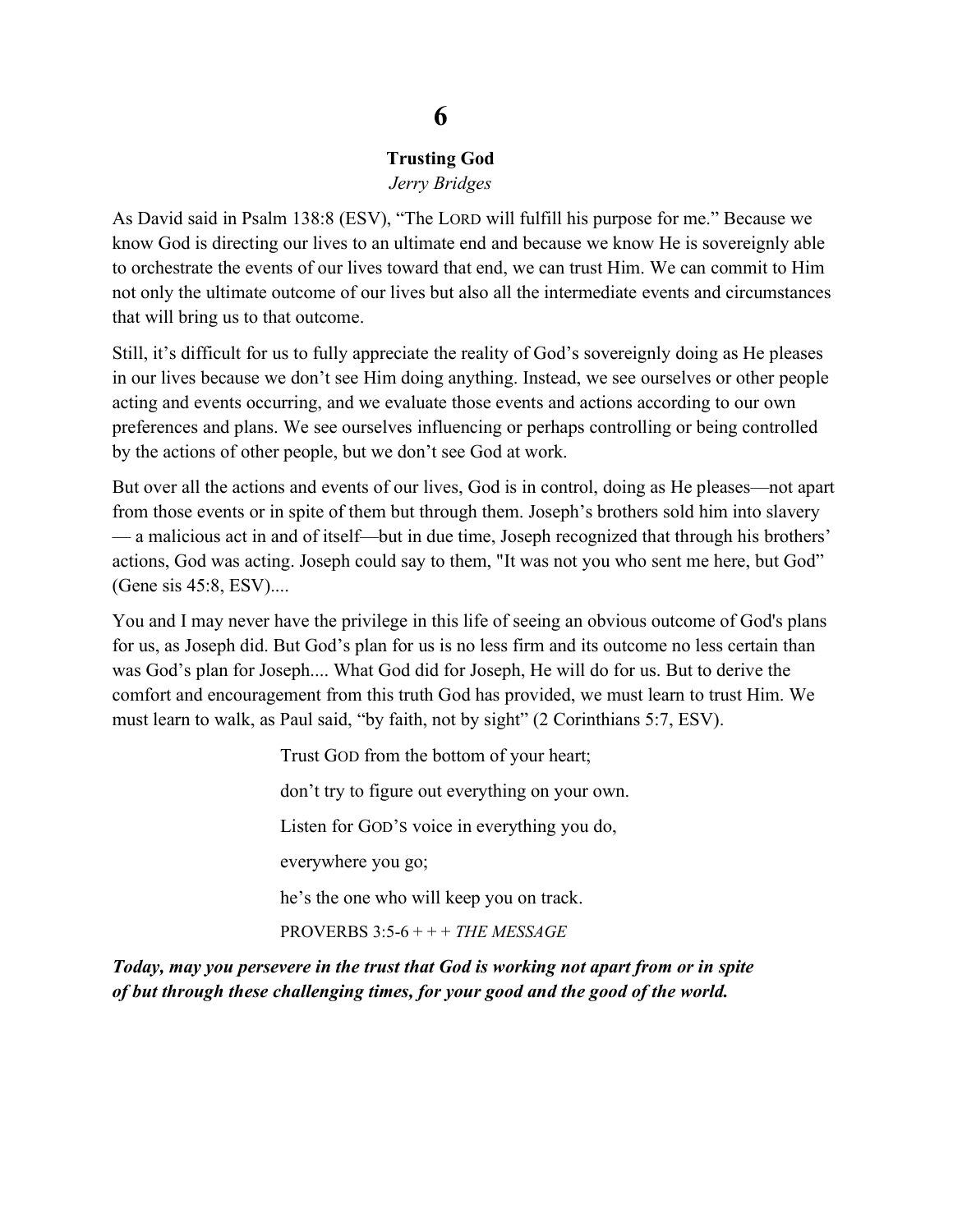#### God's Grace : Opening the Veil

#### Aubrey Sampson

<span id="page-10-0"></span>When Jesus' presence seems absent in the midst of my pain, I find that canned spiritual answers and my usual spiritual disciplines, things that once helped me feel connected to him, no longer work. So one day, I try a new spiritual practice, something I read about in a book. Each morning, I stretch out on the floor of my closet, lie there quietly, and will myself to stop panicking.... I find that instead of being still, I end up trying really freaking hard to be grateful and peaceful and present. Mostly, I feel like the bull and God's presence is the china shop....

After a few more attempts at "the closet floor," I realize it's not cutting it. So I decide to meet with a spiritual director.

"You'd be surprised at how different everyone's experience of God's presence is," she says. "But the thread I see through them all, the common theme, is this: grace. Anytime we experience God's presence, it's never because we did anything. It's because God's grace opens up the veil."...

We must attend to and be open to God's presence, certainly. If we ignore him,... we'll miss out on the benefits, treasures, and spiritual blessings granted to us in Jesus. But here's the point: God's grace greets and transforms us, whether or not we deserve it.

GOD guards you from every evil, he guards your very life

He guards you when you leave and when you return,

he guards you now, he guards you always.

PSALM  $121:7-8$  + + + THE MESSAGE

May you experience today the grace of God opening the veil to greet and transform you.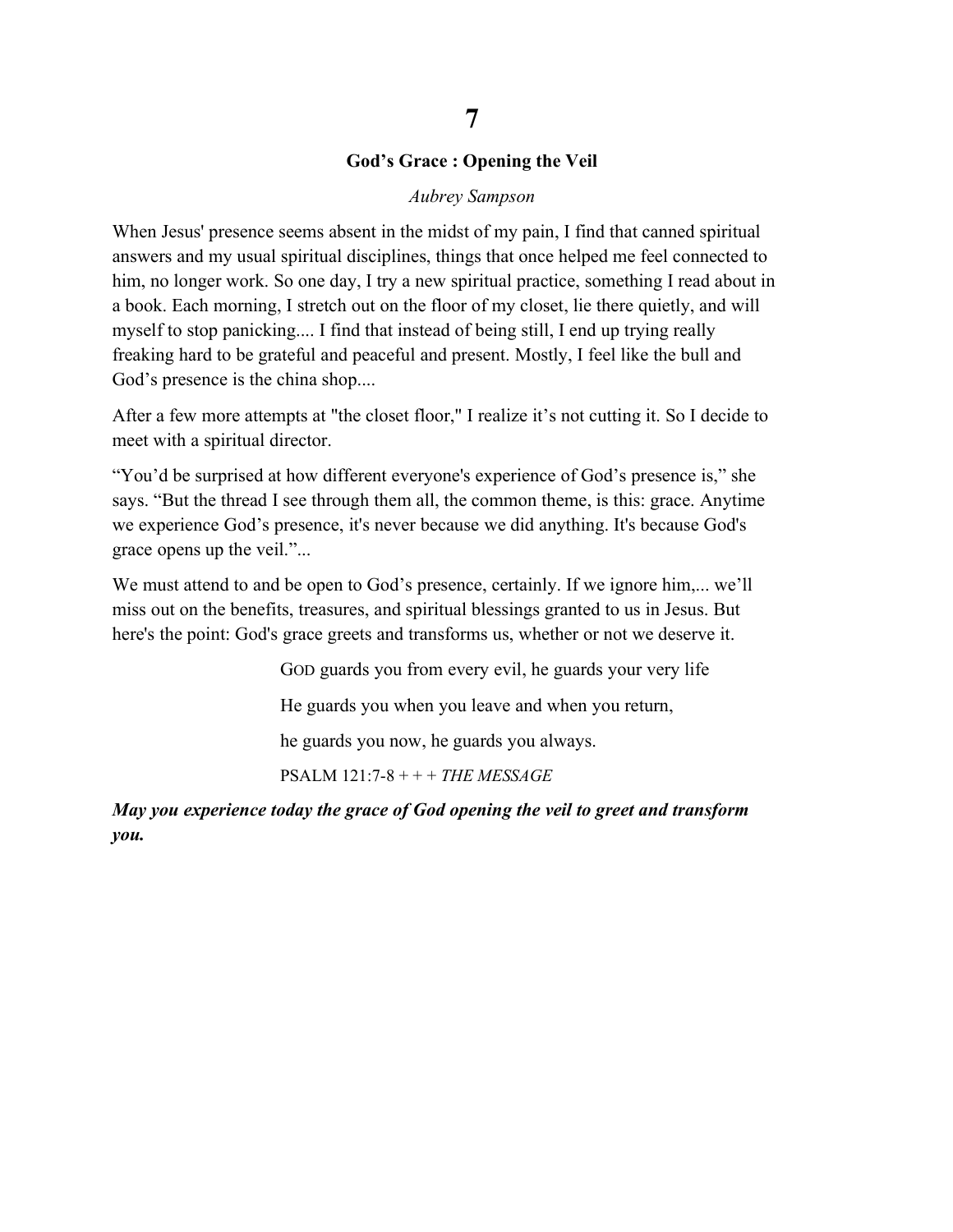### Promises, Assurances, Comfort Donald S. Whitney

<span id="page-11-0"></span>On most mornings I turn to the Scriptures as much out of a good, lifelong habit as anything else. On some mornings I approach God's Word with a more keen sense of purpose. And some times I come with a real desire to meet God. But on many occasions—often outside my daily routine of Bible intake—I turn to the Word of God out of an acute awareness of *need*. The world's in creasing complexity may have tensed my anxiety and frustration levels close to the snapping point. Or suffering, finances, or circumstances may have drained all my courage, endurance, or heart....

Every now and then my heart is so broken, or my grief so deep, or my burden so heavy that I drop down in my desk chair, open the Bible, put my head in my hands and cry out,... "Lord, I'm so discouraged. I don't know if I can go on. Give me hope!"

How does He answer? Sometimes it's through promises, such as, "I will never leave you nor for sake you" (Hebrews 13:5, NKJV). Or He answers through the assurances of doctrinal passages like Romans 8:18 (NKJV): "For I consider that the sufferings of this present time are not worthy to be compared with the glory which shall be revealed in us." Or He may reply through the comfort of psalms penned by writers with the same passions as those coursing through my soul: "Why are you cast down, O my soul? And why are you disquieted within me? Hope in God, for I shall yet praise Him for the help of His countenance" (Psalm 42:5, NKJV).

Overall, I think God means for us to draw patience, comfort, and hope from the Scriptures by seeing there how He has always accomplished His purposes throughout the world and at all times, and then believing that He will accomplish them in our lives.... In the pages of Scripture, He gives me the hope of a better world that is one day closer.

In His mercy, the Lord encourages us through people, circumstances, and countless other ways. But there's no simpler, purer, or more direct means of receiving His patience, comfort, or hope than by going to His Word and asking for it.

God wants the combination of his steady, constant calling and warm, personal counsel in Scripture to come to characterize us, keeping us alert

for whatever he will do next.

ROMANS  $15:4-6$  + + + THE MESSAGE

Today, may you experience the patience, comfort, and hope through the words of God found in the Word of God.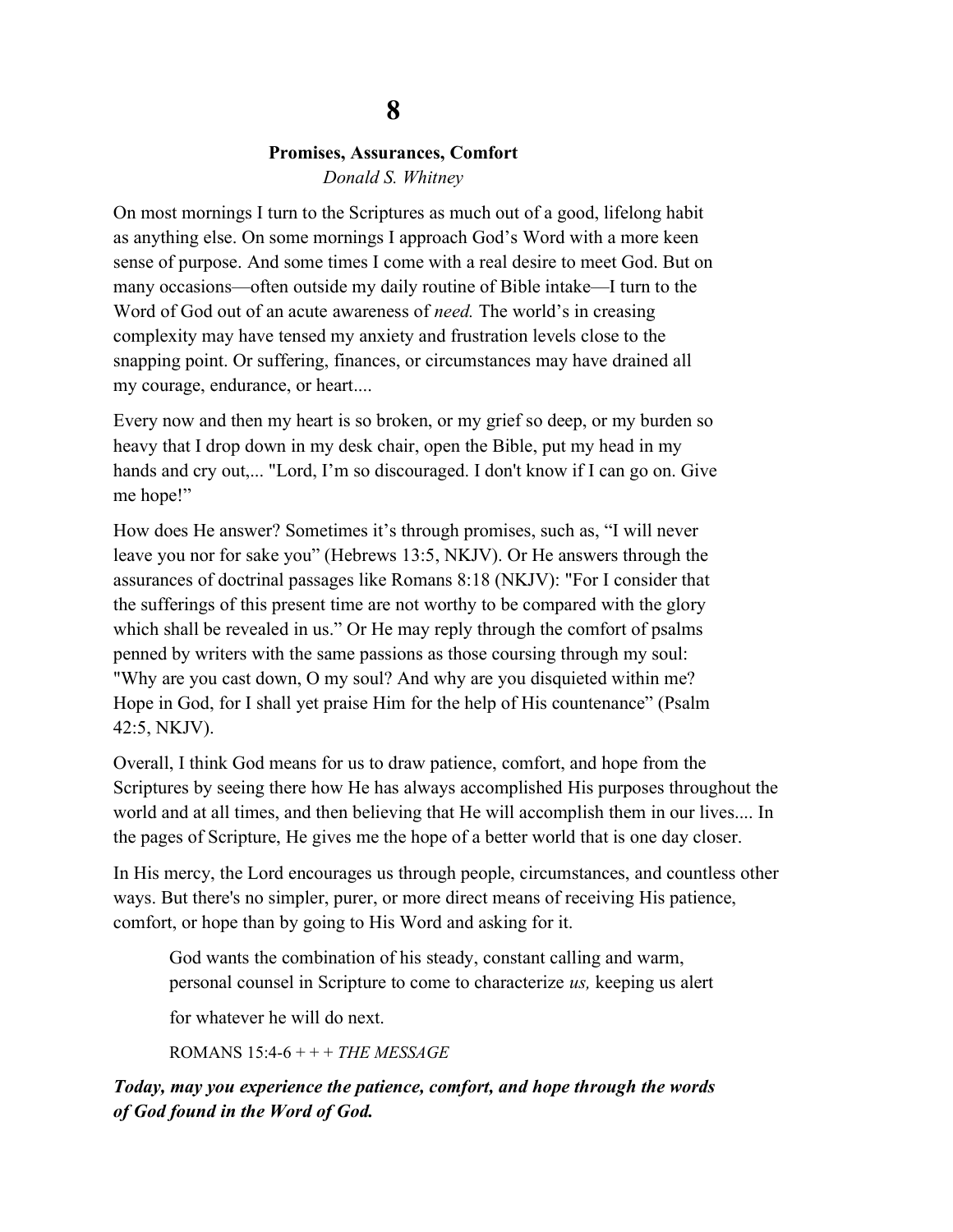### The Alchemy of Faith and Persistence Jarrett Stevens

<span id="page-12-0"></span>Perhaps one of the greatest reasons we don't ask God for what we want or need is because we're afraid that he won't do it. We fear that he'll say no, that he won't answer the way we asked, or that he won't even answer at all. Unanswered prayer is perhaps one of the most perplexing parts of prayer. Why would God invite us to ask him for anything and promise us that he is listening, only to abandon us at the altar of our asking?…

It is impossible for me to understand why God hasn't answered all of my honest and earnest prayers. And it's irresponsible for me to try to tell you why he hasn't answered yours. It is true that sometimes God uses your asking and waiting and asking and waiting to grow a deeper faith and deeper desires in you. It is true that sometimes God answers your prayers in unexpected ways to lead you to something far greater than you even knew you could ask for. It is true that sometimes there is sin between us and God, sin that keeps us from intimacy with God....

All those things are true—and yet I still don't know why God answers some prayers and doesn't answer others in ways that we hoped for or can recognize. But I do know that right after Jesus taught us how to pray, he taught us how to keep on praying....

Prayer is an unapologetic act of audacity. The willingness to keep on knocking, keep on asking, keep on trusting, and keep on believing, even when you don't get what you want or in the way you want it, is the alchemy of faith and persistence. It means having the faith to take God up on his invitation to ask him for whatever you need— and the tenacity to hold him to it.

Don't burn out; keep yourselves fueled and aflame. Be alert servants of the

Master, cheerfully expectant. Don't quit in hard times; pray all the harder.

ROMANS  $12:11-12 + + +$  THE MESSAGE

Today, may you take God up on his invitation to ask him for whatever you need, and may you have the tenacity to hold him to it.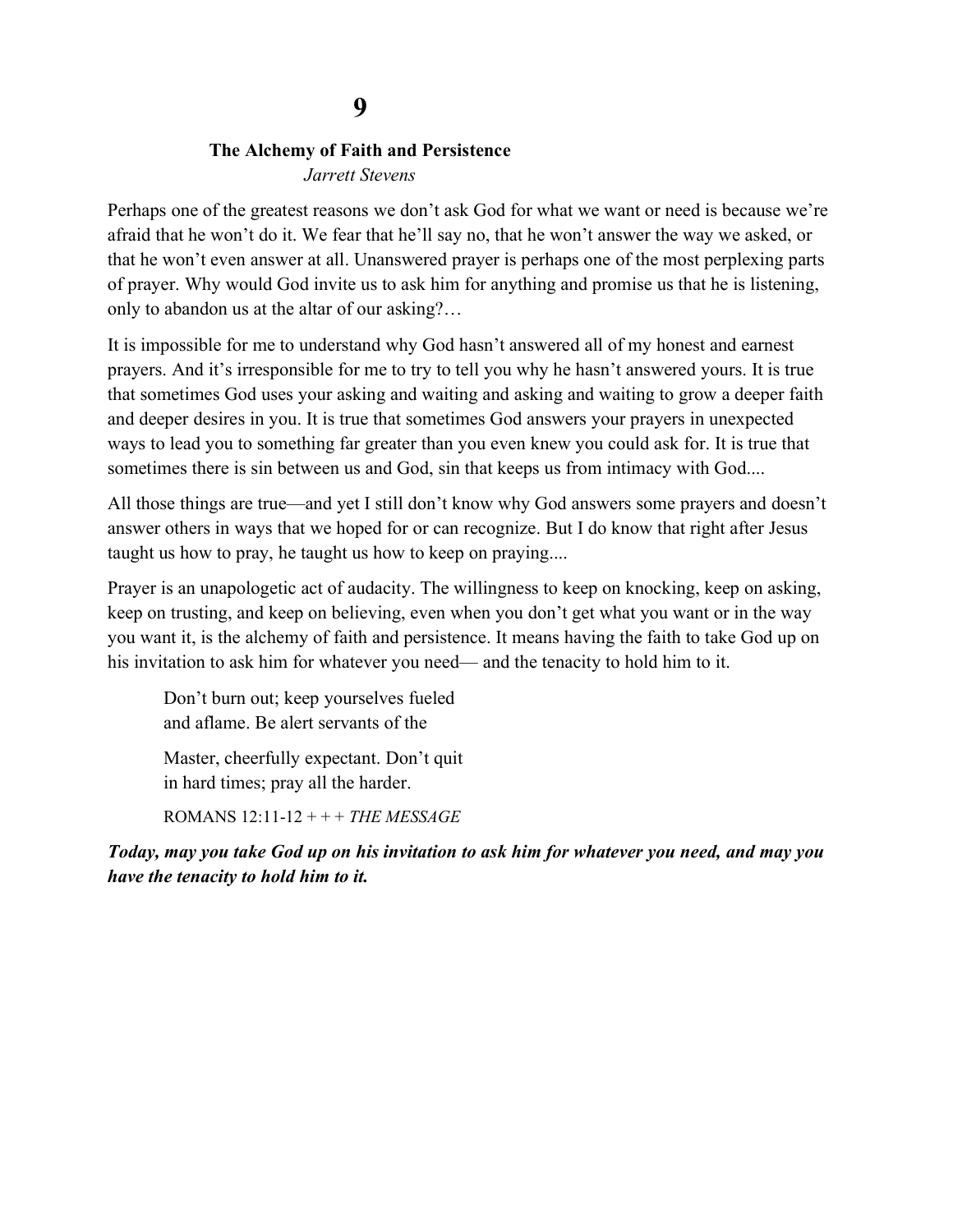# Bringing Your Real Self to Jesus

Paul E. Miller

<span id="page-13-0"></span>Jesus does not say, "Come to me, all you who have learned how to concentrate in prayer, whose minds no longer wander, and I will give you rest." No, Jesus opens his arms to his needy children and says, "Come to Me, all who are weary and heavy- laden, and I will give you rest" (Matthew 11:28, NASB). The criteria for coming to Jesus is weariness. Come overwhelmed with life. Come with your wandering mind. Come messy.

What does it feel like to be weary? You have trouble concentrating. The problems of the day are like claws in your brain. You feel pummeled by life.

What does heavy-laden feel like? Same thing. You have so many problems you don't even know where to start. You can't do life on your own any more. Jesus wants you to come to him that way! Your weariness drives you to him....

... Jesus didn't come for the righteous. He came for sinners. All of us qualify. The very things we try to get rid of—our weariness, our distractedness, our messiness—are what get us in the door! That's how the gospel works....

In bringing your real self to Jesus, you give him the opportunity to work on the real you, and you will slowly change. The kingdom will come... when Jesus becomes king of your life. But it has to be your life.

Whoever becomes simple and elemental again, like this child, will rank high in God's kingdom.

MATTHEW  $18:4$  + + + THE MESSAGE

Today, may you bring your real self— your weariness, your distractedness, your messiness—to Jesus. May Jesus work on the real you today, and give you rest.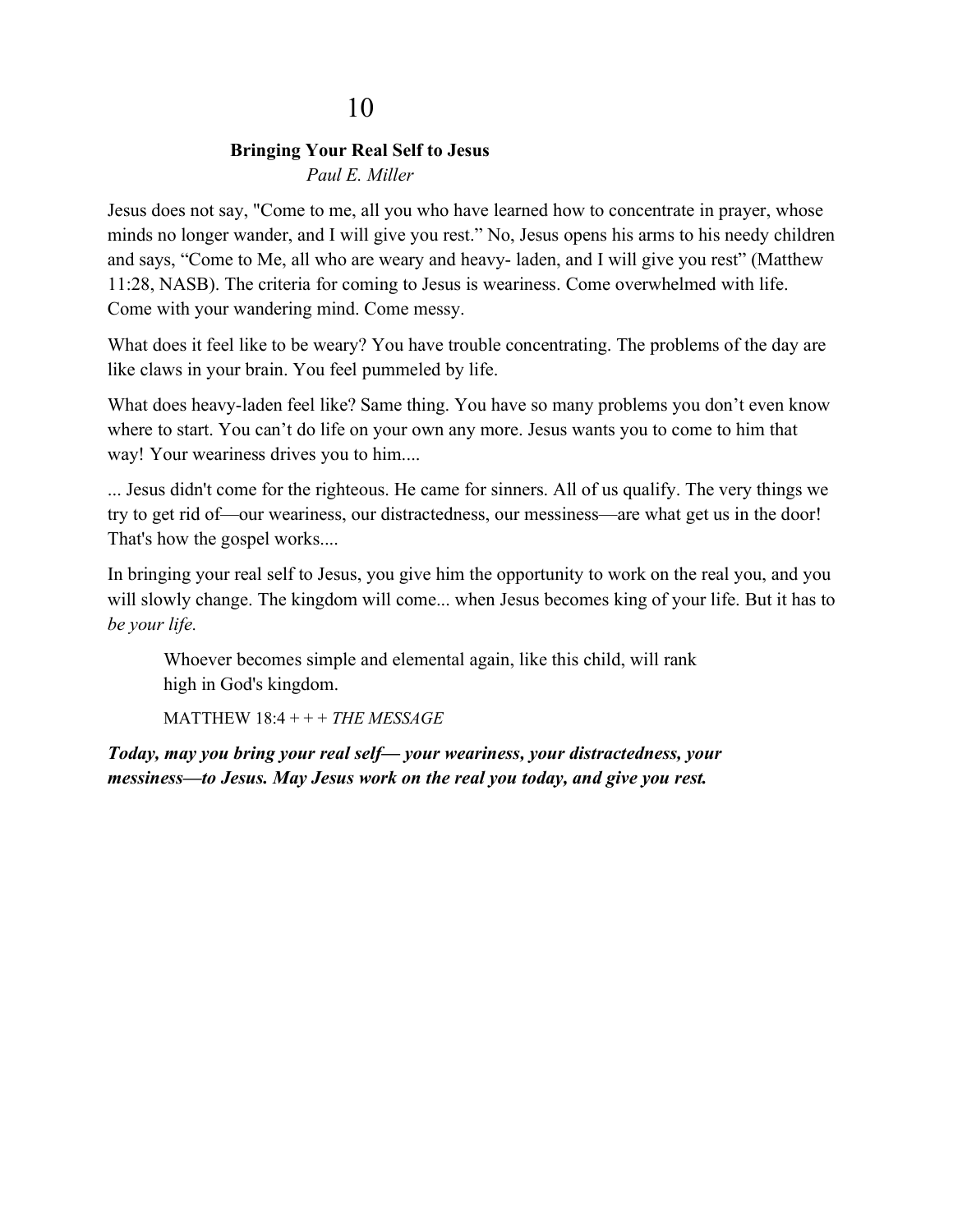#### Resist the Edit Button

Steve Wiens

<span id="page-14-0"></span>"Hannah rose" (1 Samuel 1:9, ESV). What does it mean to get up off the couch when you are still hopeless? What does it mean to wait without being passive?

The Hebrew word... *quwm...* means "to rise up" or "to stand up." It can also mean "to become powerful," "to be established," or "to persist."

Hannah stood up, an expression of her own agency. She chose to rise up above her painful circumstances and persist in her faith.…

It is one of the great crimes of the church that we have told people to wait silently in their anguish, to simply accept it without question. Over and over again in the Scriptures, we read about people who pour out their anguish to God, weeping bitterly without even considering the edit button.

Have you ever been told you can pour out your anguish in the presence of God, ugly crying, screaming, or raging your way through it? If we learn anything from Hannah, we learn that you can stand up in these long seasons of waiting and let God know how disappointed you are. We also learn you can boldly ask God for what you want....

Hannah stands up in the middle of her waiting, and you and I need to follow her lead. Eli sees the strength in this remarkable woman, and he blesses her.... "Go in peace. And may the God of Israel give you what you have asked of him" (1 Samuel 1:17, NIV).

[GOD] puts poor people on their feet again; he rekindles burned-out lives with fresh hope, Restoring dignity and respect to their lives a place in the sun! 1 SAMUEL 2:8 + + + THE MESSAGE

Today, may you rise up above your painful circumstances and persist in your faith.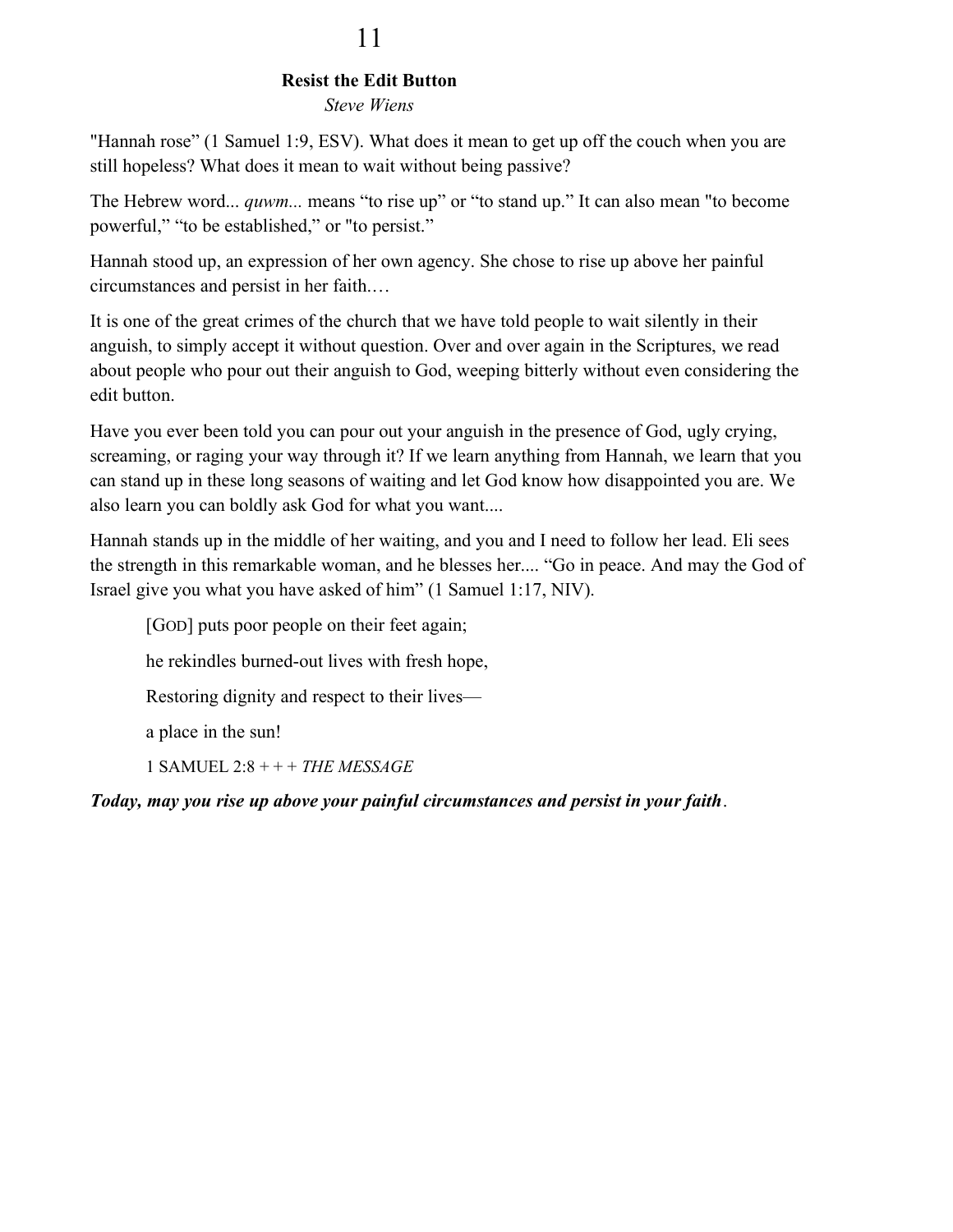#### Change Your Thought Patterns

#### George Sanchez

<span id="page-15-0"></span>When rain falls on a hill, the water drains off. How does it drain off? In rivulets. Initially, they are just small rivulets, but each time rain falls, the rivulets cut deeper and deeper. They can become deep chasms.

Now let's compare these rivulets with thought patterns in our minds. The longer we think along any given line, the stronger that thought pattern becomes. Every time we react in a certain way, we reinforce that thought pattern. This is how habits are formed....

While we can't cover up our thoughts with a mental bulldozer, we can build a dam in our minds when certain thoughts begin. We can refuse to think them. We can say, "I will not allow myself to think that."...

Changing thought patterns is not just "putting away" by building dams, but also "putting on" by building new patterns. It is not just suppressing, but redirecting our thoughts into healthy, positive ways of thinking....

This is where Scripture comes in. Verses or concepts of Scripture can be used to build these dams which check our thinking:... "Don't think that way; think this way." This redirects those thought patterns into positive directions. "Fix your thoughts on what is true and good and right" (Philippians 4:8, TLB).... Then the energy from [God's] enormous source of power flows through us and energizes us to do the very thing we want to do and that He wants to do. Thus, it is not by our efforts that this is accomplished. He produces the change, but we must make the choice.

Don't shuffle along, eyes to the ground, absorbed with the things right in front of you. Look up, and be alert to what is going on around Christ—that's where the action is. See things from his perspective.

COLOSSIANS 3:1-2 +++ THE MESSAGE

Today, may you fix your thoughts on what is true and good and right, and may you experience the energy front God's source of power flowing through you.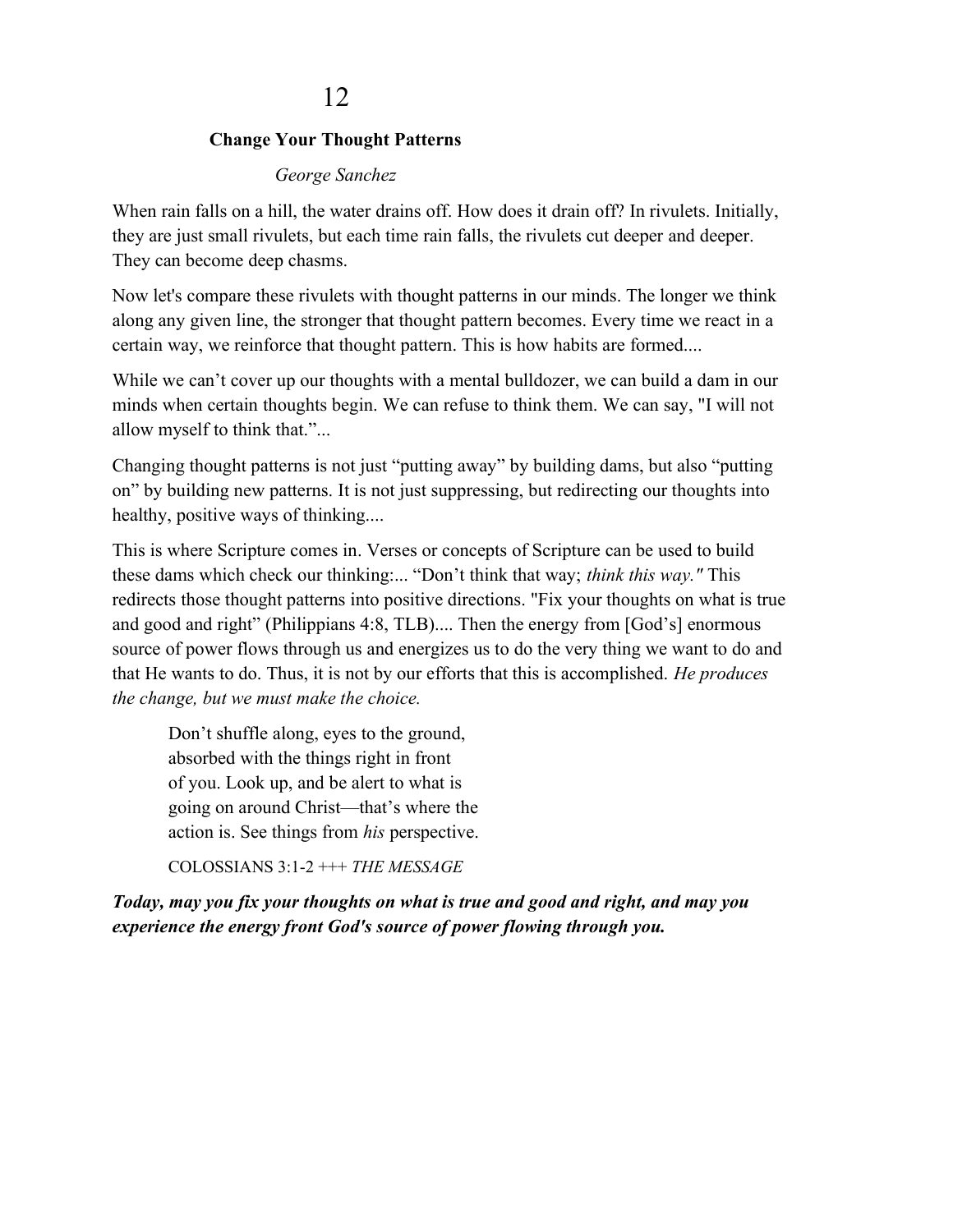### Being Saved Still Rebecca Reynolds

<span id="page-16-0"></span>A perfect new luna, sitting alone in the dark, will make you hold your breath. God made fancier moths but none more ethereal. Lunas are like sea glass or frost on the first two weeks of a garden. They are like Rivendell and powdered sugar. Their wing tails cross at the ends like lace-trimmed sock ankles on a tiny girl sitting still on Sunday morning. And when a new luna moves, she moves with the control of a ballet dancer at the barre.

Not too many weeks before, this same moth was a fat, crawling larva. Then, heavy with her own mass, she lumbered up some branch until she found a spot to attach herself and spin a cocoon. Inside that cocoon, every piece of her old body liquefied into a soup of her own proteins. While she waited, she was formless.... Does God whisper something like hope to all the wee little insects settling down into their own undoing? Do they know that they will soon come together again?

Does metamorphosis feel normal as an itch on the end of your nose, or does it feel like the end of the world?...

Facing a situation that exposed the depth of his vulnerability, the apostle Paul said, "Three times I pleaded with the Lord to take it away from me" (2 Corinthians 12:8, NIV). But God didn't take that situation away. Instead, God said, "My grace is sufficient for you, for my power is made perfect in weakness" (2 Corinthians 12:9, ESV).

I'm sure that hearing no was tough for Paul.... But the no here was more important than a yes ever could have been. The shock of a refusal forced Paul to not only accept his inabilities but also to revel in them. A *no* is what finally gave Paul enough failure to say, "Therefore I will boast all the more gladly about my weaknesses, so that Christ's power may rest on me.... For when I am weak, then I am strong" (2 Corinthians 12:9-10, NIV)....

You don't have to despair about the weaknesses pain is revealing. As you walk through this valley of the shadow of death, the Lord is with you. You were saved, and you are being saved still. Even this end of your world will be used by the Father who loves you.... For here in this holy place where you are most weak, you are most strong.

We're waiting the arrival of the Savior, the Master, Jesus Christ, who will transform our earthy bodies into glorious bodies like his own. He'll make us beautiful and whole with the same powerful skill by which he is putting everything as it should be, under and around him.

PHILIPPIANS  $3:20-21$  + + + THE MESSAGE

#### Today, may you experience the power of God being made perfect in your weakness.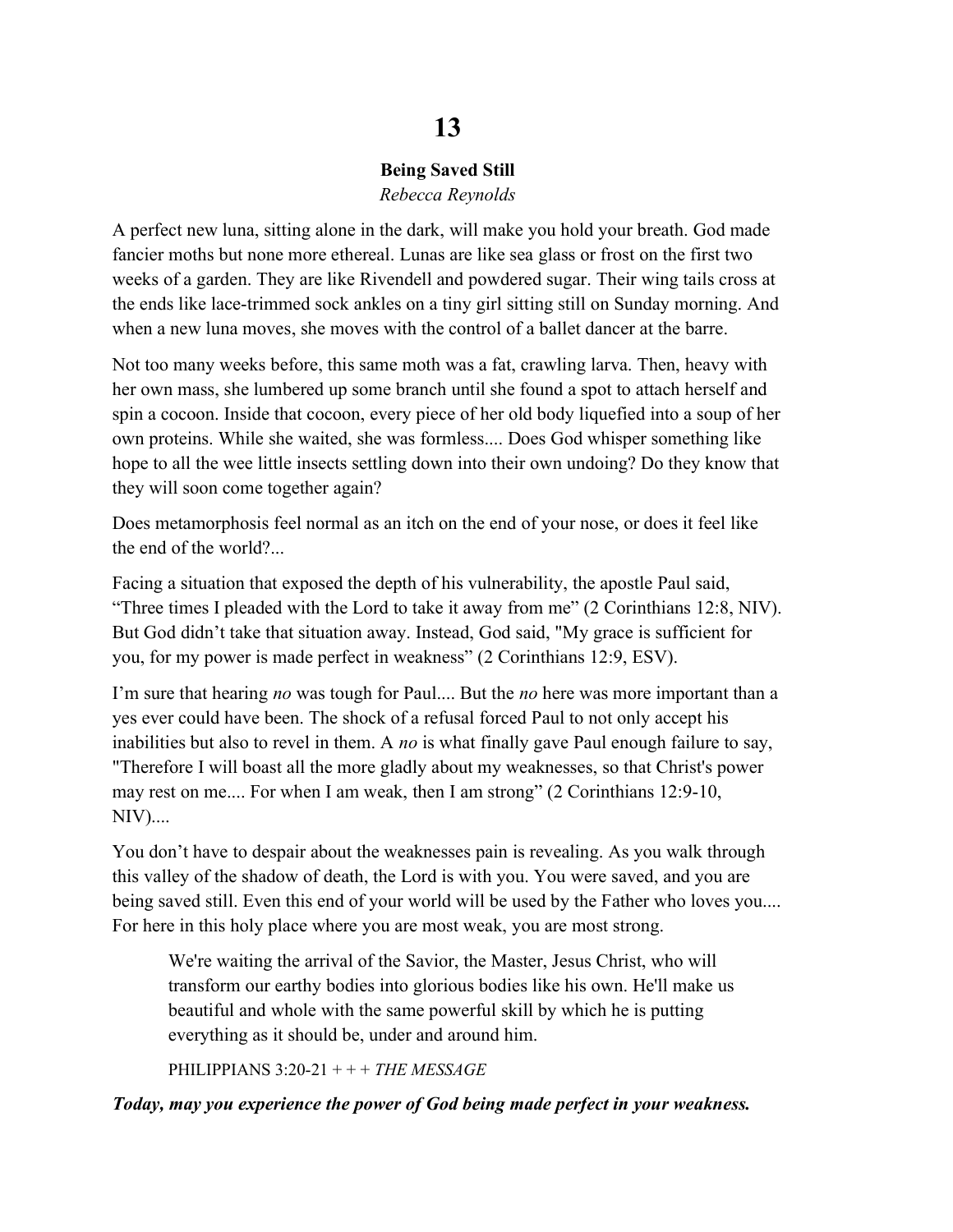### Healthy Feelings, Properly Ordered Dallas Willard

<span id="page-17-0"></span>Feelings are a primary blessing and a primary problem for human life. We cannot live without them and we can hardly live with them. Hence they are also central for spiritual formation in the Christian tradition....

... Feelings live on the front row of our lives like unruly children clamoring for attention. They presume on their justification in being whatever they are—unlike a thought, which by nature is open to challenge.… ... In feelings we really know that something is "there," and solidly so. But what it is and why it is remains obscure—though hauntingly present....

Feeling is essential to life. We must accept this and work with it. And you can be sure that harmful feeling, feeling associated with evil—arising from it or producing it—will eventually be taken by a human being as better than no feeling at all. Healthy feelings, properly ordered among them selves, are essential to a good life. So if we are to be formed in Christlikeness, we must take good care of our feelings....

... Full joy is our first line of defense against weakness, failure, and disease of mind and body. But even when they break through into our life, the joy of the Lord is our strength (Nehemiah 8:10)....

... The task, once we have given ourselves to Christ, is to recognize the reality of our feelings and agree with the Lord to abandon those that are destructive and that lead us into doing or being what we know to be wrong. This he will then help us with. We may need to write out what those feelings are in a "letter to the Lord," or perhaps confer about them with a wise Christian friend who knows how to listen to us and to God at the same time.... We can be very sure that this is God's intent for us. Thus Paul prayed for his friends in Ephesus that they would be "rooted and grounded in love" and "know the love of Christ which surpasses knowledge, that you may be filled up to all the fullness of God" (Ephesians 3:17-19, NASB). And we have seen the intent of Jesus:... "Let not your hearts be troubled" (John 14:27, ESV).

GOD met me more than halfway, he freed me from my anxious fears.

Look at him; give him your warmest smile.

Never hide your feelings from him.

PSALM  $34:4-5$  + + + THE MESSAGE

Today, may your unhealthy and disordered feelings be exchanged for the joy, peace, and love of God.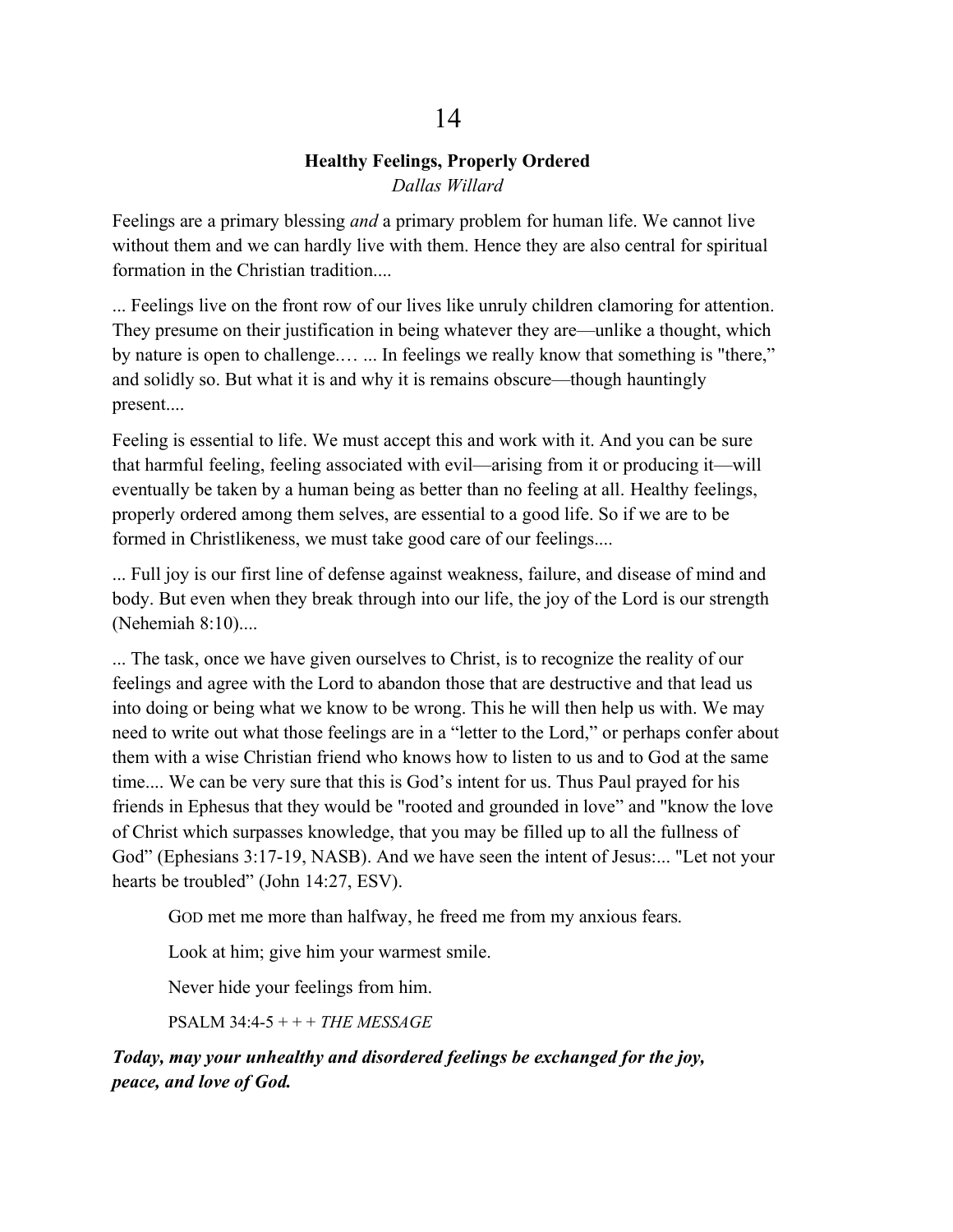### Navigating Your Hyperconnected Worlds Tricia McCary Rhodes

<span id="page-18-0"></span>Our ever-increasing engagement with technology is deepening neural pathways that make it difficult to maintain practices that are essential for soul care. For example:

Our habit of continually switching from one thing to another on our device trains our brains to seek constant stimulation, and this makes it hard to spend focused time connecting with God. The way we skim when we are on the internet trains our brains for shallow thinking, so we struggle to take in transcendent truths that reveal the profound beauty of Christ.

Compulsive texting... and engaging in social media train our brains to neglect the person in front of us, robbing us of the awareness we need to be salt and light or to love our neighbors as ourselves....

Studies indicate... that reflection contributes to a well-rounded mind and an ability to "thrive in a complex, ever-shifting new world." Meditation strengthens your brain and is a "stepping stone to becoming more compassionate, calm, and joyful."!!] Prayer can lower your propensity to anger and increase empathy. Contemplation can actually cause your brain to grow.

It is a stunning fact that these practices and others were all laid out in Scripture thousands of years ago.… ... While people bemoan their busyness and lament the distractions that keep them from practices once considered indispensable for spiritual growth, few express alarm about it. Indeed, there seems to be an almost fatalistic assumption that we have no control over the feverish pace that drives our lives....

Because Jesus Christ is the same yesterday, today, and forever, be assured that he is commit ted to helping you navigate your hyperconnected worlds so that you can experience life to its fullest measure. As you walk with him through the mine field of an ever-changing digital landscape, may you move a little slower, ponder a little longer, and connect a little deeper. May you be relentless about creating space—space to see Christ's beauty and experience his love, and space for your light to shine brighter with his glory.

Give your entire attention to what God is doing right now, and don't get worked up about what may or may not happen tomorrow. God will help you deal with whatever hard things come up when the time comes.

MATTHEW  $6:34 + + +$  THE MESSAGE

### Today, may you move a little slower, ponder a little longer, and connect a little deeper with the God who loves you.

[1] Maggie Jackson, Distracted: The Erosion of Attention and the Coming Dark Age (Amherst, NY: Prometheus, 2009), 22, 252.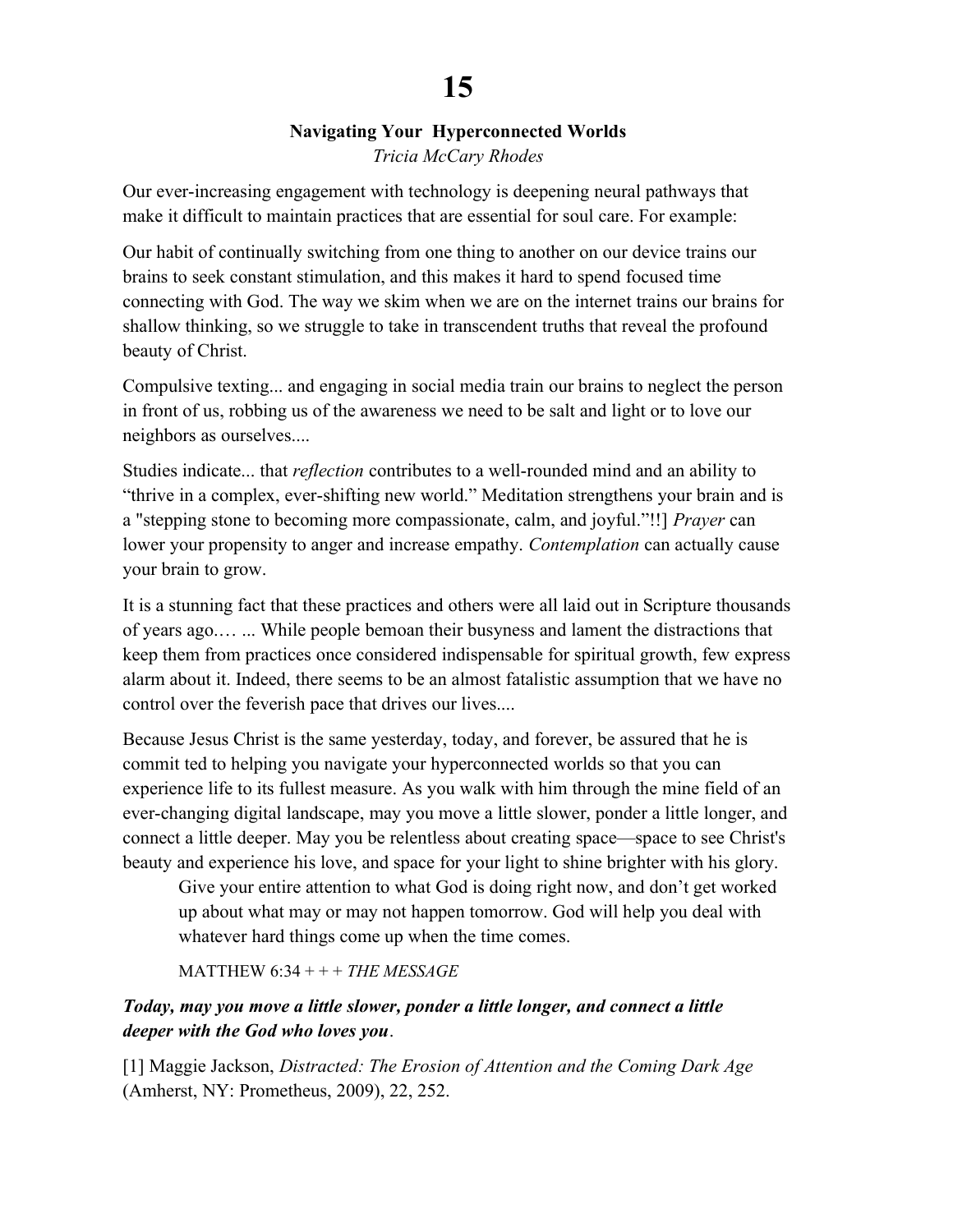### Be Kind and Not Resentful

Jean Fleming

<span id="page-19-0"></span>Like wind and rain that erodes rock little by little, daily life exacts a toll. Resources are depleted. Buffers wear thin. Slights, once brushed off, laid aside to press on with the tasks at hand, now sting deeply as life closed in.

I see this as the apostle Paul expressed his great est hurts and disappointments in his second letter to Timothy.... As the end neared, Paul reminded Timothy—and, I think, himself—to be kind and not resentful in life's bitter times....

Suffering comes to all people because we live in a fallen world. The Son of God left heaven's perfection to live in this place of suffering for my sake. He suffered for sins not His own. I will (in a far inferior sense) suffer the consequence of others' sins as well as my own....

Paul did not cave in to hurt and disappoint ment. He did not withdraw to nurse resentment. Instead, he wrote a letter to encourage a young pastor to guard the gospel, to be kind and not resentful, to endure hardship as a good soldier of Christ (see 2 Timothy 2:3). This outward gaze, entrusting oneself to the Father's loving care and seeking to do good, is an antidote to bitterness.

When I was beleaguered and bitter, totally consumed by envy,

I was totally ignorant, a dumb ox in your very presence.

I'm still in your presence, but you've taken my hand.

You wisely and tenderly lead me, and then you bless me.

PSALM  $73:21-24$  + + + THE MESSAGE

Today, may you not cave in to hurt and disappointment, but instead entrust yourself to the Father's loving care and seek to do good.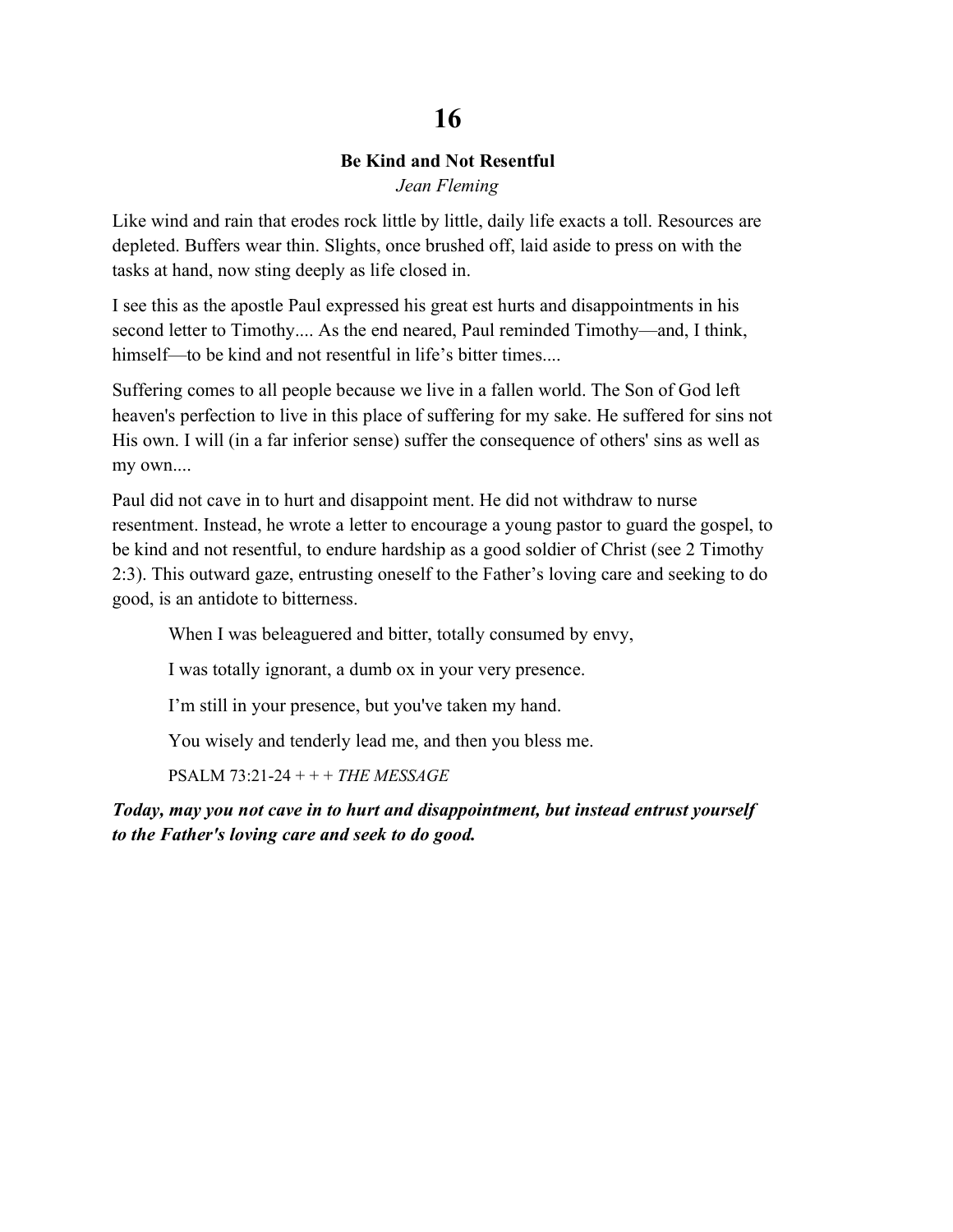#### Loving One Another

Dave Hickman

<span id="page-20-0"></span>Jesus longed for his disciples to know from personal experience the joy of sharing in his Father's

love. It was this love that sustained Jesus in life and death; it would be this very same love that would sustain his friends in life and death as well. But surprisingly, the mystery of the disciples' union with Christ turns out not to be for them alone! For the mystery hidden within God from all eternity has been to bring *everyone* who believes in Christ into a perfect union (or "oneness") with him! In this way, God would not be the God of only one nation or race of people, but Father to a brand-new humanity in Christ who would reveal his love to the world....

... How would this happen? By the disciples abiding in their union with Christ and extending the *natural fruit* of the Father's love for the Son to one another (see John 15). "By this," Jesus said in John 13:35 (ESV), "all people will know that you are my disciples."....

... How would the world know that Jesus was sent of God and that God loves the world as much as he loved his own Son? It would not come through believers being united in doctrine or on social issues, but through loving one another just as the Father loved the Son. United to Christ by the Holy Spirit, believers would make known the love of the Father to the world!...

... As creatures created in the image of God, we are able, by grace, to share in the natural communion of love that has forever existed between the Father and the Son. This is afforded to you and to me as we are united to Christ through the eternal breath, who is the Holy Spirit.

As we love one another with this type of love, the world will see (and experience) God's presence on earth as it is (and always has been) in heaven.

I will talk to the Father, and he'll provide you another Friend so that you will always have someone with you. This Friend is the Spirit of Truth. The godless world can't take him in because it doesn't have eyes to see him, doesn't know what to look for. But you know him already because he has been staying with you, and will even be *in* you!

JOHN  $14:15-17+++$  THE MESSAGE

Today, may you share in the natural communion of love that has forever existed between the Father and the Son.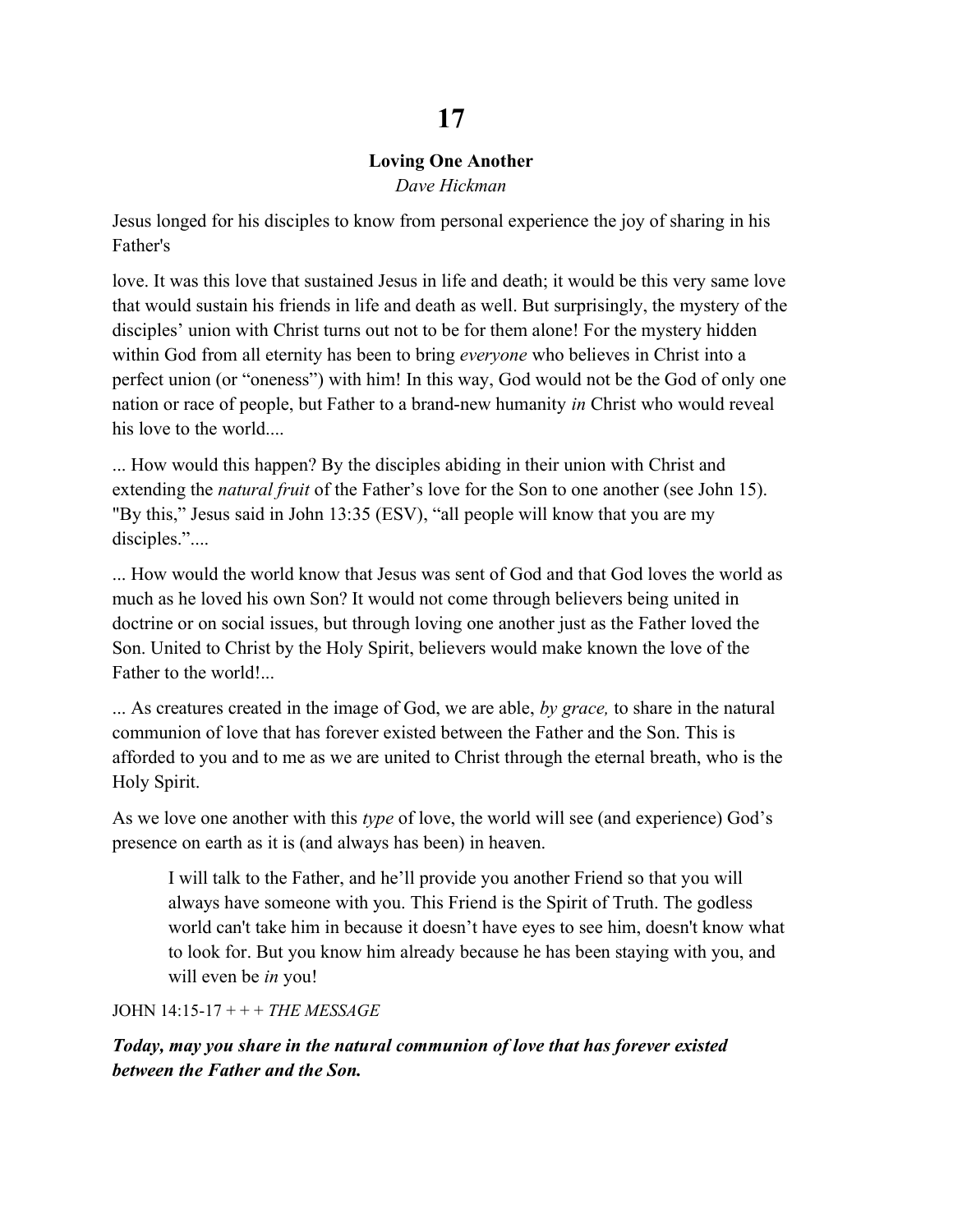### The Rhythm of Encouragement

Janice Peterson

<span id="page-21-0"></span>Relationship in the body of Christ is where we grow best. Of course, we must pursue our relationship with God day in and day out as well: having a quiet time in the morning, an intentional time with God, and participating in regular worship. But community is vital for spiritual growth; our friends can challenge us, sharpen us, and restore us in unique and powerful ways. We experience his presence with others just as much as when we're alone in prayer with him.

In our friendships, we are pointed to him again and again, we are refined, and we are encouraged, even when we feel like we are failing.

But when we feel isolated, we feel stuck. And I don't want to downplay the struggles of being in that place. I don't want to make it sound like there's some magical, simple solution to your isolation. It's not easy to build spiritual friendships. It's not easy to invest in the lives of those around you in a way that grows both of you more in Christ. But I can promise you this: It is absolutely worth it. The hard work you do now to carve out time, to push through weariness and discourage

ment, will enrich your life and your faith in ways you can't imagine. We need each other. It's just part of how we were meant to be....

If we are intentional in our friendships, those people can help us see how God is working in our lives. Good friends challenge us in the areas where we are weak and encourage us forward. Spiritual friendship takes us to a depth of relationship that enriches us both—it's hard to stay shallow when we decide to be honest about our relationship with God and what he is teaching us. When we invest in those sorts of friendships, every part of our lives becomes richer, because we are allowing God to speak into all of our experiences....

... In healthy friendships, we care deeply for our friends, seeking to hold them up in their weak places. We learn to lovingly accept each person's heart and gifts. We develop the desire to serve those around us. We reach out in hospitality, providing a safe and warm space for our friends to be with us. And above all, we learn to live in the rhythm of encouragement, speaking life and hope often.

Let the peace of Christ keep you in tune with each other, in step with each other.

COLOSSIANS  $3:15 + + +$  THE MESSAGE

Today, may you experience the beauty of giving and receiving in true, spiritual friendship.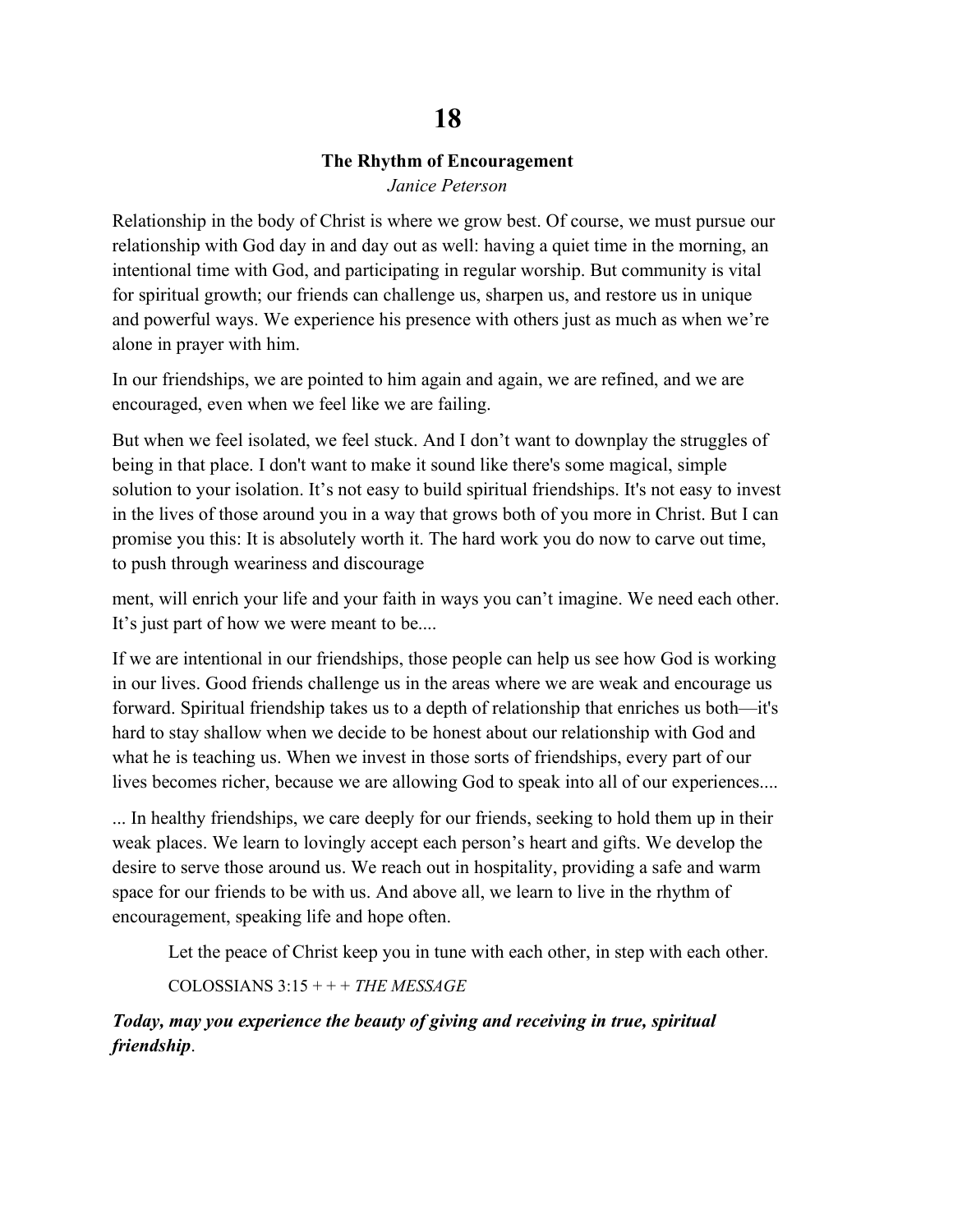#### Wrestling with Distortions of God

Paula Rinehart and Connally Gilliam

<span id="page-22-0"></span>For almost a month, I sat with Jeremiah, who sat with God. I let him do the talking. I read the same passage out of the third chapter of Lamentations every morning, until I almost knew it by heart.

You seem to me a bear lying in wait, ready to get me. You have walled me in, and I am trapped. You've made my chains heavy. My endurance is near gone—and so is my hope. (Lamentations 3:10-11, author's paraphrase...)

... His words mirror what we think in our worst moments of pain and distortion—when it feels like we've been left by the side of the road somewhere and nothing good will ever happen again....

.... .He was wrestling with his distortions of God —with God. The living God was not striking him dead, or sending him away in shame, but holding him close until he could see reality again....

... When Jeremiah has spent himself, he stops and breathes deep the air of mercy. *Oh*, yes, I can almost imagine him saying to himself, 1 remember.

The steadfast love of the LORD never ceases; his mercies never come to an end; they are new every morning; great is your faithfulness. (Lamentations 3"22-23. ESV)

Some of the most loved words of Scripture are Jeremiah's. They are the words of a man who was in an awful place and washed up on the shore of trust, who was anchored once again by remembering that the Lord is especially good to those who wait for him.

GOD is good to one and all;

everything he does is soaked through with grace.

PSALM  $145:9$  + + + THE MESSAGE

Today, may you breathe deep the air of mercy and experience a new mercy for the day.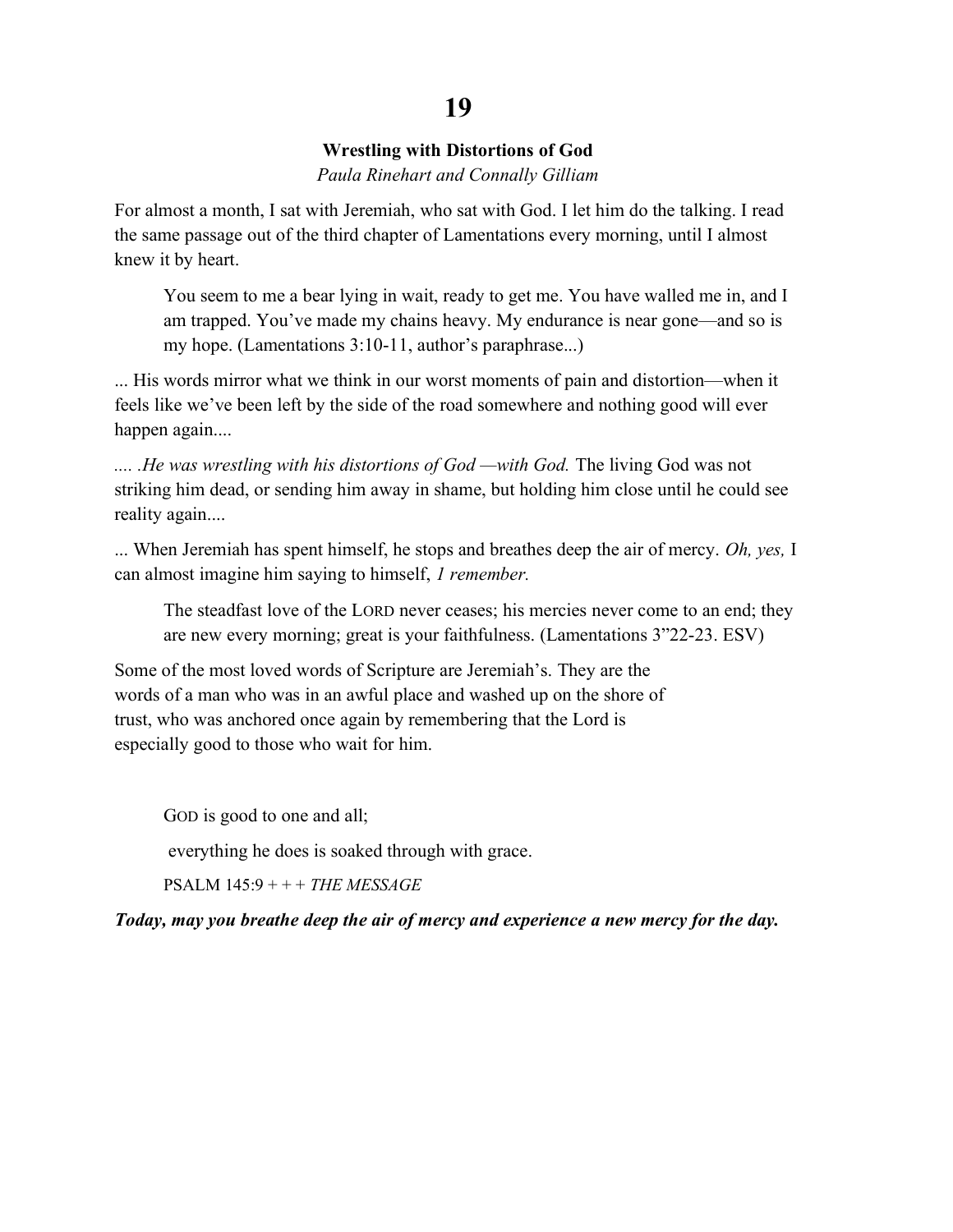#### Something Inside and Something Above

Richard A. Swenson

<span id="page-23-0"></span>A high view of contentment was a consistent pattern across the ages. This, of course, does not mean that existence was easy and the streets filled with smiling citizens. Quite the opposite. Throughout most of history, life has been marked by tragedy and destitution. But when wealth and health were stripped away, when young children were dead and buried, when me and boys went off to war and returned home broken, there remained the possibility of *something inside* combining with *something above* to give hope. As unlikely as it sounds, peace and rest are possible among the ruins.

... Brother Yun was born in 19 5 8 and became a Christian at age sixteen. He was deeply involved in the Chinese house church movement and, as a result, persecuted, beaten, and imprisoned repeatedly. After four imprisonments lasting seven years, he escaped prison and eventually fled the country only to be incarcerated again in Myanmar. The German embassy was able to secure his release after seven months, and that country today serves as Yun's base for worldwide ministry.

What is his attitude toward his affliction?

 ... We have learned that God is in control both of our own lives and the government we live under.... Instead of focusing our prayers against any political system, we pray that regardless of what happens to us, we will be pleasing to God.<sup>[1]</sup>

The gift of contentment says that striving is not inevitable. It is not a given that circumstances should rule our lives. Security is not ours alone to manage. Betrayal might be a fact, but bitter ness is neither automatic nor compulsory. Pain is perhaps a daily reality but anger need not be. God controls all, including the margins. He has provided a way. We are not alone. Contentment in Him becomes our "harvest song of inward peace." [2]

You're blessed when you're content with just who you are—no more, no less. That's the moment you find yourselves proud owners of everything that can't be bought.

MATTHEW  $5:5$  + + + THE MESSAGE

#### Today, may you experience God's peace and rest, regardless of the circumstances you're confronted with.

|1] Brother Yun and Paul Hattaway, The Heavenly Man: The Remarkable True Story of Chinese Christian Brother Yun (Grand Rapids, MI: Kregel, 2002), 286-87.

|2] From a poem by John Greenleaf Whittier, "The Voices," 1854.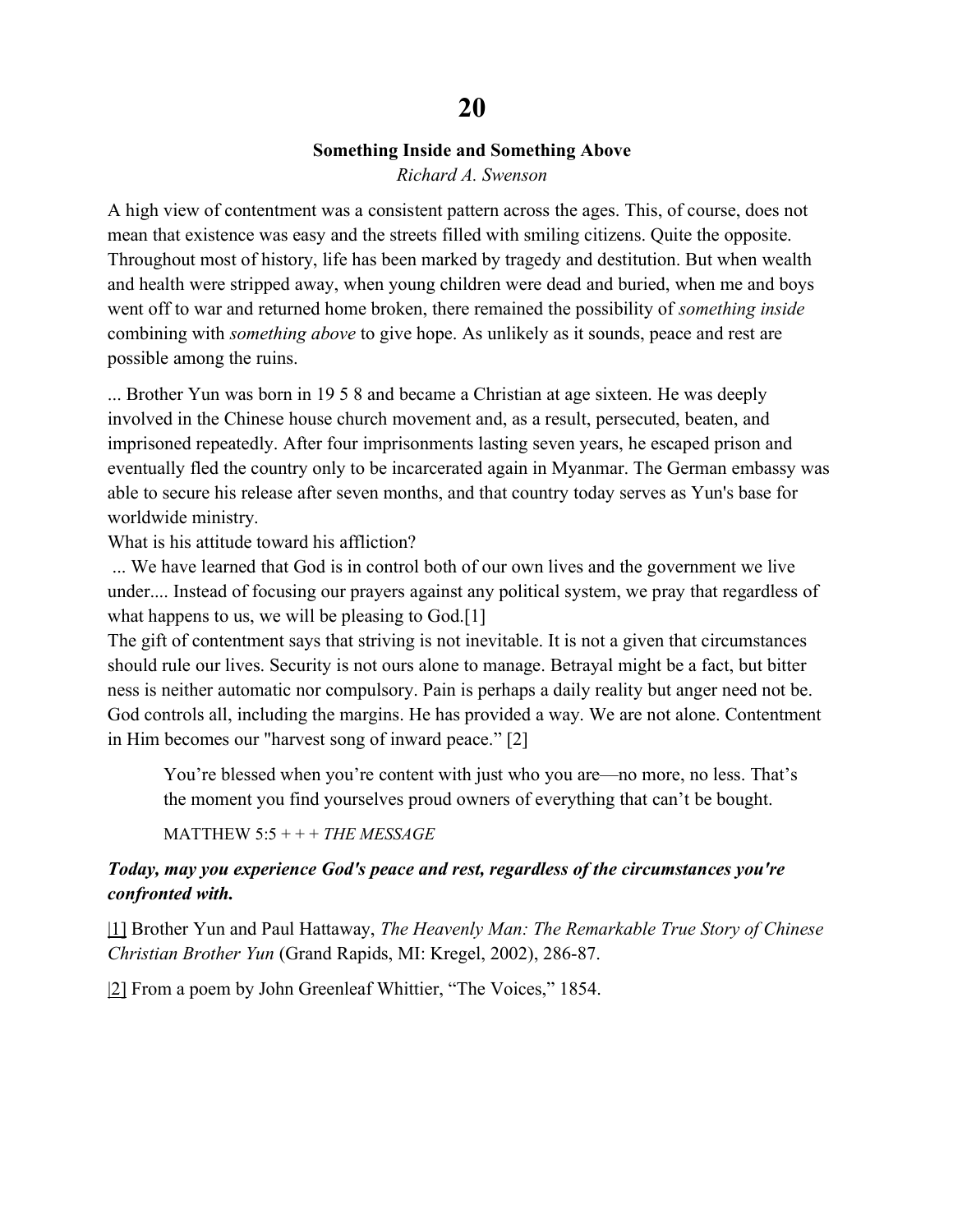#### Everywhere Is a Divine Appointment

Robert Gelinas

<span id="page-24-0"></span>In English, we slur words and, over time, create new ones. You all became y'all and Christ's Mass became Christmas. The same thing happened with the Old English phrase Godes sonde. It was a way of describing that which comes from God. Today, instead of saying godes sonde, we say godsend....

Jesus was a godsend. For God so loved the world that he gave his one and only Son, that whoever believes in him shall not perish but have eternal life. For God did not send his Son into the world to condemn the world, but to save the world through him.

JOHN 3:16-17, NIV...

God sent Jesus, so Jesus sends us. Knowing that we have been sent by Jesus gives confidence, assurance, and purpose to everyday life....

... The Father sent the Son to serve, heal, feed, forgive, and redeem. The Son sends us out to do the same. This is why the twelve disciples are also known as the twelve apostles —"apostle" literally means one "sent with a message." As his disciples, we, too, become apostles—godsends to the world!… To be discipled by Jesus is to live a sent life. Jesus intends the church to be a godsend to its community. Together, we as God's people are sent —knowingly and unknowingly—as instruments of mercy and grace. We are not where we are by accident; everywhere is a divine appointment.

When we trust in him, we're free to say whatever needs to be said, bold to go wherever we need to go.

EPHESIANS  $3:12 + + +$  THE MESSAGE

Today, may you discover the divine appointment in whatever place and circumstance you find yourself.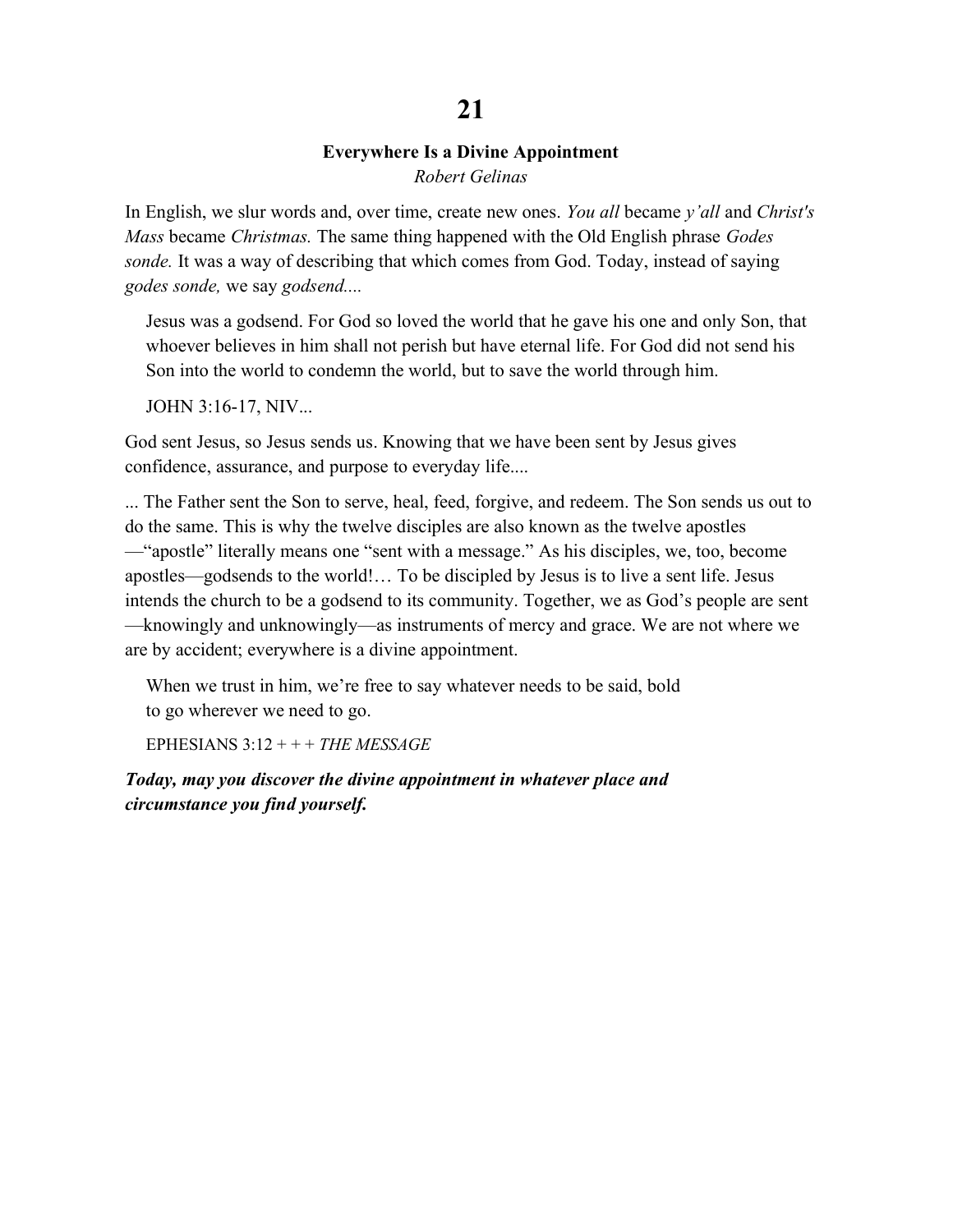### Charged with the Presence of God

Michael Frost

<span id="page-25-0"></span>When the world around us insists we be normal and behave like everyone else, what countermands those signals toward normality? Paul insists that the mind is the battlefield in the fight to resist being shaped by the values of the society around us. God demands the renewal of our minds.… When Paul says in Romans 12:2, "Be trans formed by the renewing of your mind" (NIV, italics added), he uses a Greek term only rarely found in the New Testament....

... In Paul's understanding, doing what is good wasn't the same as doing what is conventional. Doing good, according to Paul, involved bizarre behavior (for the time), like temperance, respect, self-control, loyalty, love, honesty, and trustworthiness....

When the Spirit renews our minds, all of life becomes an act of worship. That's because the Spirit not only opens our eyes to see who Christ really is but also breaks our hearts to see who we really are. And rather than this being some deathly experience of unending humiliation, seeing ourselves as broken and in need of a savior actually liberates us. It frees us from self-aggrandizement and throws us on the mercy of God with gratitude and love. And when that happens, we find within ourselves there's this growing and nurturing sense of the greatness of God and the beauty of God's love. We see that love being offered to us in myriad ways, and not only through overtly religious means. All of life becomes charged with the presence of God, and we find ourselves wanting to offer more and more of our lives to God as an act of sacrificial worship....

... As we steadfastly focus on Jesus, devoting ourselves as his students or disciples, the Spirit renews our thinking and our behavior, and we become more like him. He actually transforms us into the image of the Son of God.

Fix your attention on God. You'll be changed from the inside out. Readily recognize what he wants from you, and quickly respond to it. Unlike the culture around you, always dragging you down to its level of immaturity, God brings the best out of you, develops well-formed maturity in you.

ROMANS 12:2 +++ THE MESSAGE

Today, may you find yourself wanting to offer more and more of your life to God. May you find yourself becoming more and more like Jesus.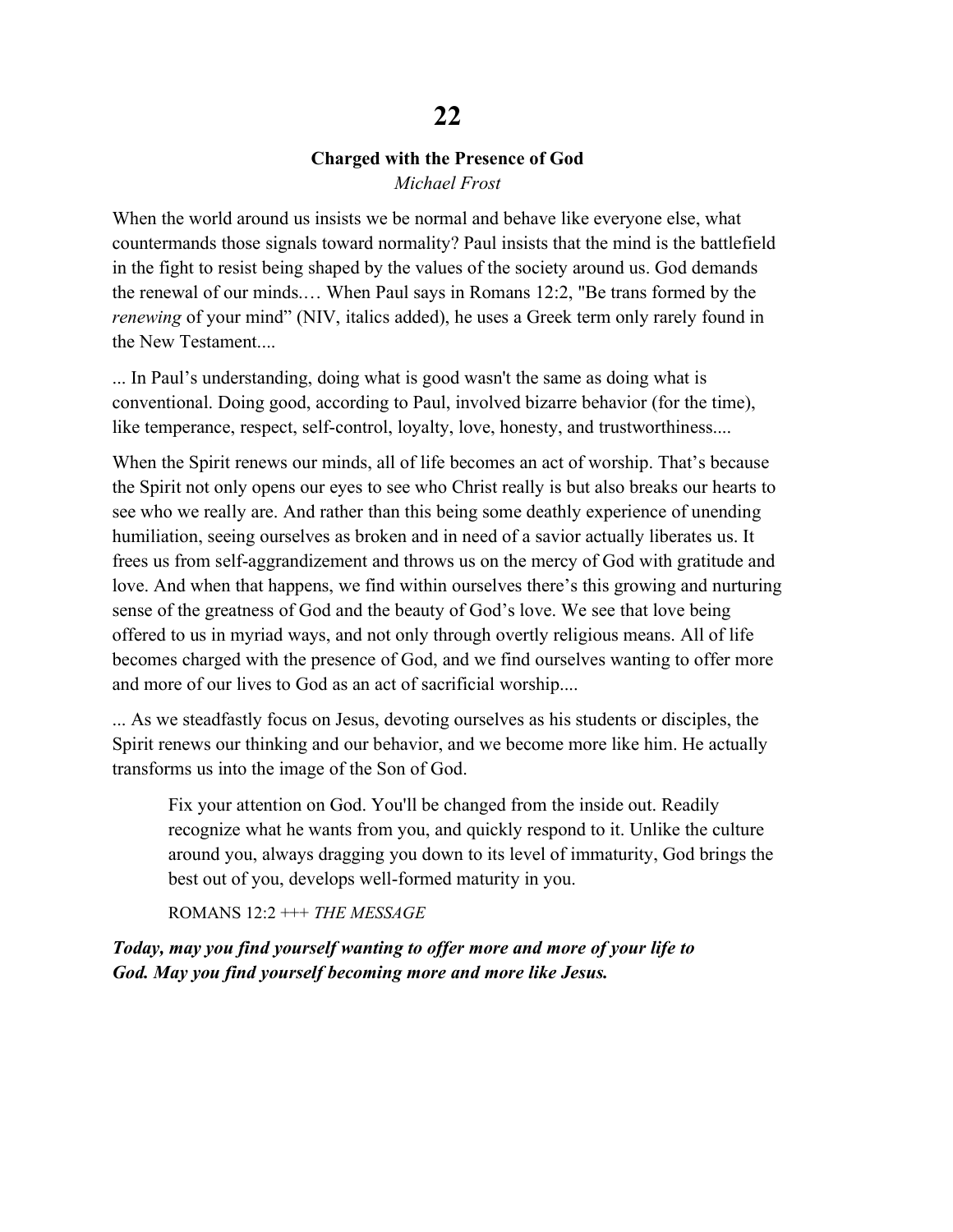### We Really Call Trust

Jerome Daley

<span id="page-26-0"></span>God is both good-hearted and strong-handed. We don't have to be afraid. We really can trust.

Fear sabotages all that trust by contracting both the internal and the external. Fear is the language of scarcity; of cramped, compressed living. All our attempts to ''seize the moment" play off our anxiety that will lose the moment. Thus the native response of the human heart is to grasp after control, an illusion at the best of times....

The rule of fear affects more than just us. Every time we allow the spiritual dissonance of an internal or external disobedience, we wound the world... wound every facet of relationship with self, with others, with God, and even with the natural world....

... Obedience is the counter-intuitive path to freedom and wholeness. We cannot be our true selves without it, and freedom is what we all long for.

Trust is the only container with enough flexibility and integrity to carry a life of obedience....... We can trust this great God of ours with everything: Nothing needs to be held back. Nothing needs to be protected and hedged by our emotional programs for happiness, not even our own freedom. No, this great and beautiful God can be trusted with our greatest offering: the unfettered surrender of unequivocal obedience....

Because we are in a constant process of con version, our obedience is continually won and

lost. This is no cause for shame or dismay; it is our path. It is the life of hungering and thirsting for righteousness. Falling and rising again. Learning and transforming. Forgiving and being forgiven.

Whoever did want him, who believed he was who he claimed and would do what he said,

He made to be their true selves, their child-of-God selves.

#### $JOHN 1:12+++THE MESSAGE$

Today, may you hold nothing back from God, and experience the freedom and wholeness yon long for.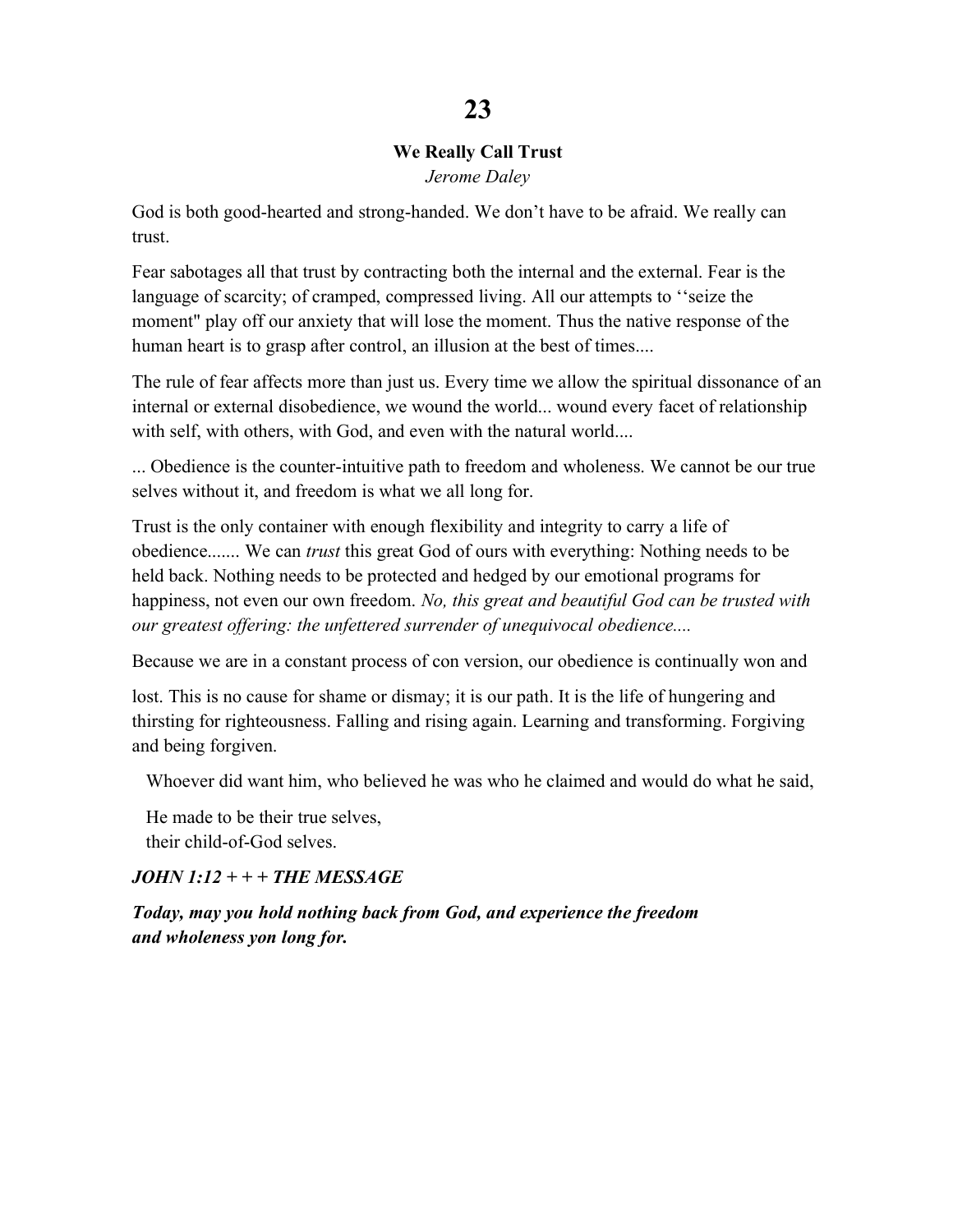#### What We Need Most

Michael Card

<span id="page-27-0"></span>I have a pastor friend who was almost killed in a horrible car accident a few years ago. As he tells

it, he was fortunate to be alive but was sadly paralyzed from the neck down.

In the hospital, the doctors place him in one of those sandwich type contraptions that would allow his whole body to be turned over to prevent bed sores and encourage his otherwise poor circulation. Often this meant he would be left, face down, staring at the floor for hours, unable to move or even turn his head. On one such evening, as he waited patiently for a nurse to come and rotate the bed, he sensed a presence enter the room....

... My friend saw nothing out of the ordinary, no bright light, no outline of an angelic figure. Only the certainty that in an extraordinary sense, Jesus had come to be with him. He had come in answer to my friend's angry prayers of lament....... "I realized at that moment," he said, "that what I wanted most was not Jesus' provision of my healing. That desire had totally evaporated. All I wanted was His Presence."

"I will do anything," he cried. "Just don't leave!" What we need most, though few of us will ever realize it with the depth and intensity of my friend, is never what we think we need. What we were created at the depths of our souls to need is only the Presence of God....

Lament is the path that takes us to the place where we discover that there is no complete answer to pain and suffering, only Presence. The language of lament gives a meaningful form to our grief by providing a vocabulary for our suffering and then offering it to God as worship. Our questions and complaints will never find individual answers.... The dangerous, disturbing, comforting Presence... is the true answer to all our questions and hopes.

The One who died for us—who was raised to life for us!—is in the presence of God at this very moment sticking up for us. Do you think anyone is going to be able to drive a wedge between us and Christ's love for us? There is no way!

ROMANS  $8:34-35$  + + + THE MESSAGE

Today, may you experience your need of the Presence of God—and the fulfillment of that need.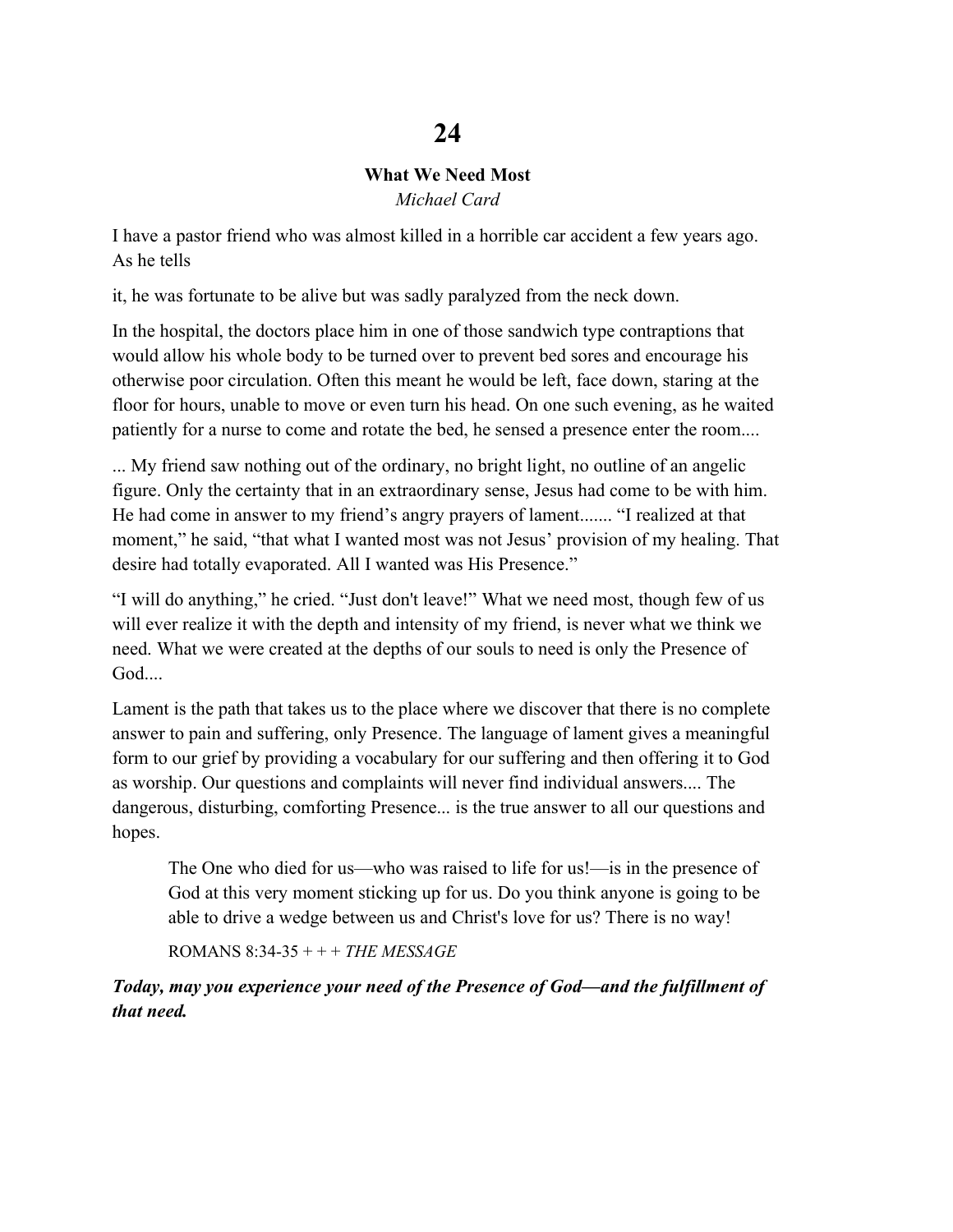#### Abide in Christ

#### Andrew Murray

<span id="page-28-0"></span>When storms come, trees strike their roots deeper into the soil. In a hurricane we retreat to the safest, most secure corner of our home. So then our trials ought to drive us more deeply into the love of Christ.

Our hearts are continually prone to wander from God. We are quickly satisfied by experiences of prosperity and entertainment, and our senses dull, so that we are ill prepared to abide in Christ. So then, our experiences of hardship maybe considered a mercy—admittedly a severe mercy —by which God reveals the darkness of the world around us and the brokenness within us.... As we return to abiding in Christ we become better aware that here is our only hope, our only rest. When our afflictions are removed, perhaps we will be less quick to leave God's presence.

Knowing this, God subjects us to affliction even though He takes no pleasure in it. It is wise, then, to pray in every affliction (whether small or great) for grace to see the Father pointing us to Christ and saying, "Abide in Him."...

As we abide in Christ, our little crosses of suffering become the means of fellowship with His cross. We gain access to its mysteries—the mystery of the curse He bore on the cross, of the death to sin in which we participate, of the love in which our great High Priest entered into our sorrows. Abide in Christ, and you will grow in conformity to Him, even as you experience more deeply the reality and tenderness of His love.

If you make yourselves at home with me and my words are at home in you, you can be sure that whatever you ask will be listened to and acted upon.

JOHN 15:7 +++ THE MESSAGE

Today, may your little crosses of suffering gain you access to the great mysteries of the cross and the abiding love of your great High Priest.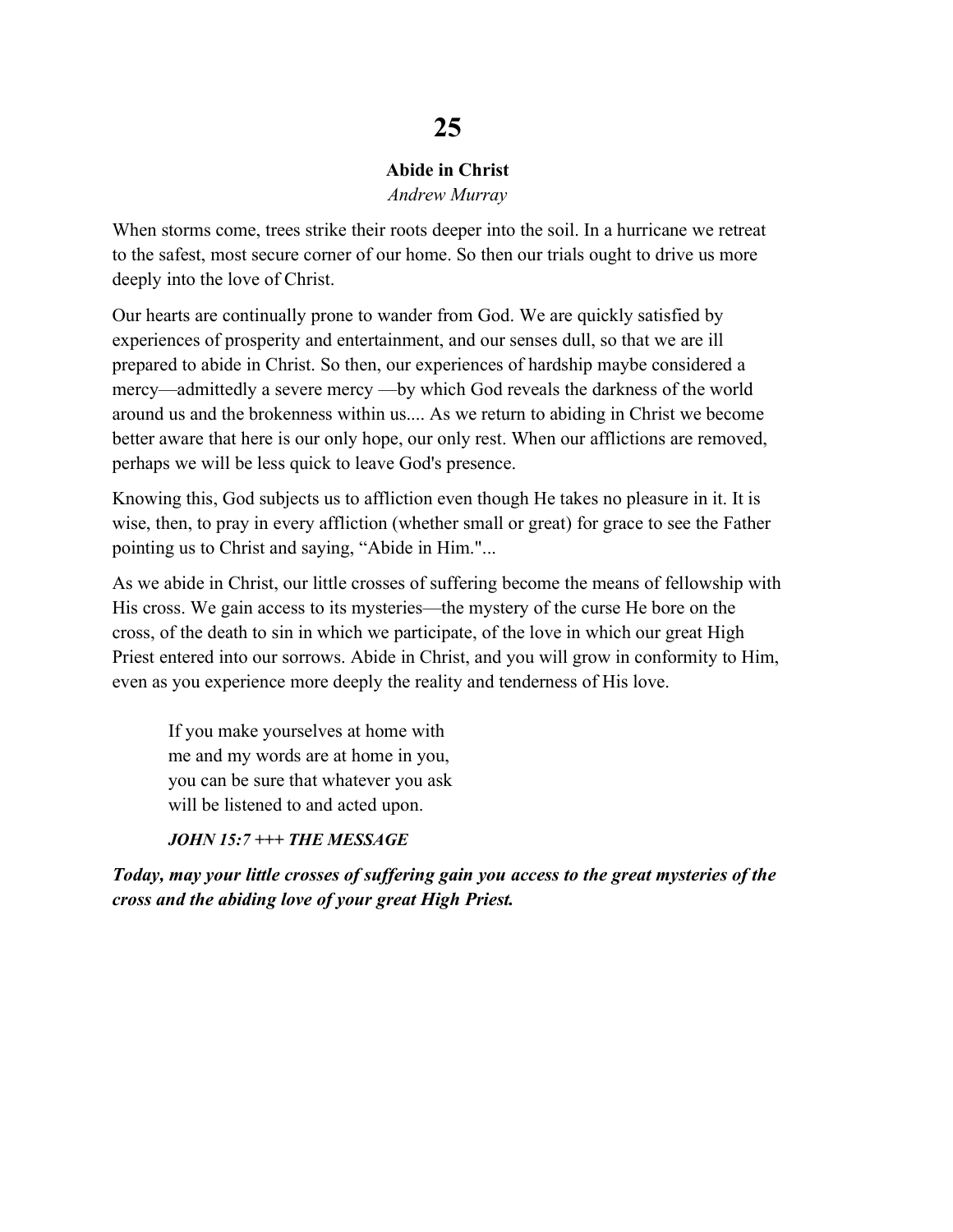### To Be Human Is to Pray

Pete Greig

<span id="page-29-0"></span>Our English word *prayer* derives from the Latin *precarious*. We pray because life is precarious. We pray because life is marvelous. We pray because we find ourselves at a loss for many things, but not for the simplest words like "please," "thank

you," "wow," and "help." I prayed when I held our babies for the first time. I prayed when work over whelmed me, and I knew I couldn't cope. I prayed when my wife was wheeled away down the hospital corridor unconscious. I prayed the night I saw the northern lights. Canadian psychologist David G. Benner describes prayer as "the soul's native language," observing that "our natural posture is attentive openness to the divine."[l] We see this posture in many great men and women not necessarily known for religious devotion....

From American presidents to Irish poets, from rock stars in London to single mothers in Wichita, prayer has been the argument "that cannot be proven," the "gaping need"[2] of every human soul since the very dawn of time....

From primitive cave paintings to the white washed walls of the Royal Academy, the universal impulse to pray permeates and pulsates through human anthropology and archaeology, sociology and psychology. It is no exaggeration to say that to be human is to pray....

Even when you don't really want to pray, a place of prayer can often make it easier. Merely by showing up, you make a declaration of intent. You say, in effect, "Lord, I don't want to be here, but I'm here!"... After decades of night-and-day prayer, I have come to believe that 99 percent of it is just showing up: making the effort to become consciously present to the God who is constantly present to us.

Here's what I want you to do: Find a quiet, secluded place so you won't be tempted to role-play before God. Just be there as simply and honestly as you can manage. The focus will shift from you to God, and you will begin to sense his grace.

MATTHEW  $6:6$  + + + THE MESSAGE

### Today, may you be with God as simply and honestly as you can manage, and from that place of prayer, sense God's grace.

|1] David G. Benner, Opening to God: Lectio Divina and Life as Prayer (Downers Grove, IL: IVP Books, 2010), 36. |2] From poem by Patrick Kavanagh, "Canal Bank Walk," 1955.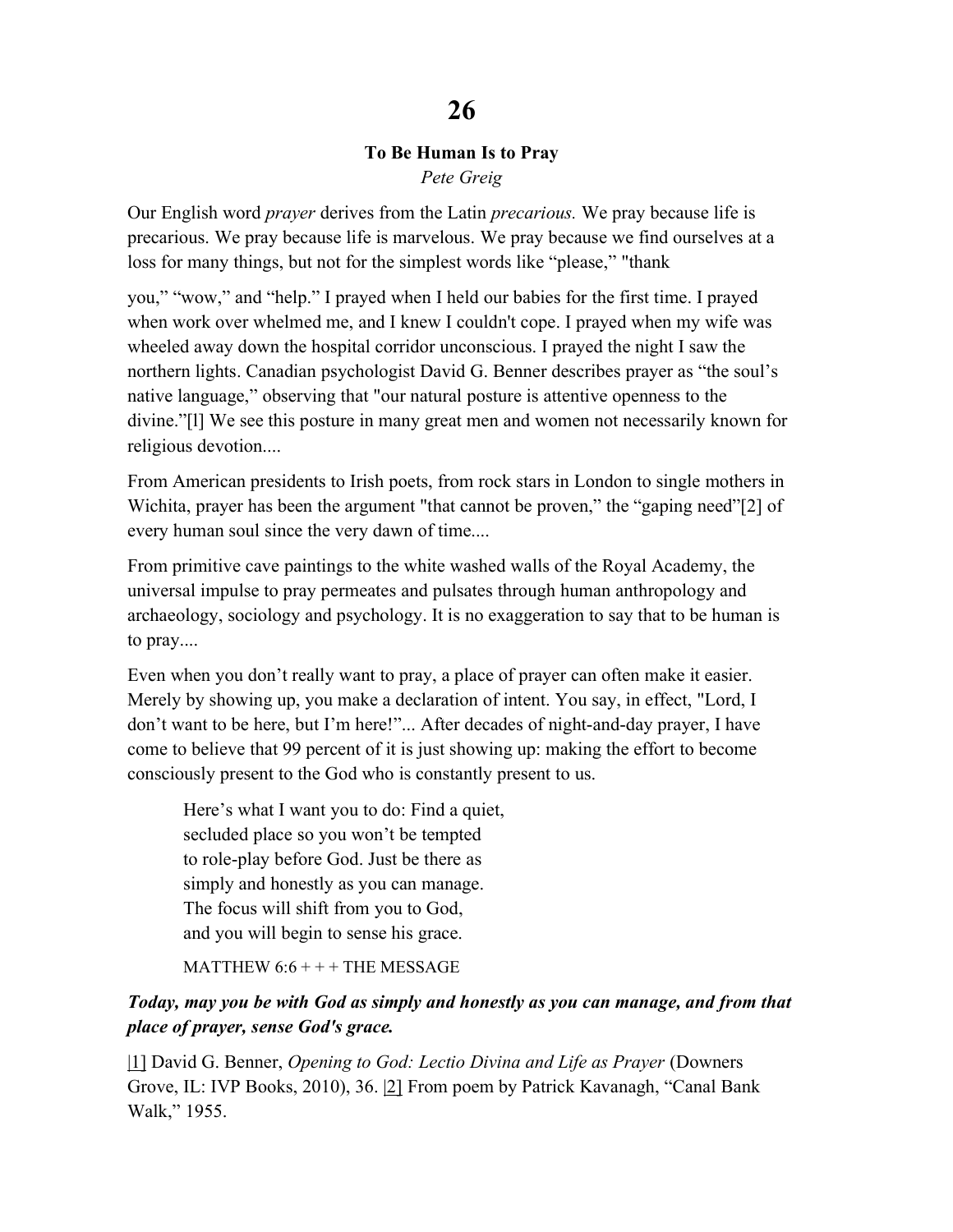# Substituting Prayer for Worry

Linda Dillow

<span id="page-30-0"></span>Paul commands us to have nothing to do with anxiety and everything to do with prayer. Sadly, many of us reverse this and worry about every thing, praying only as a last resort! It's easier to worry, fret, get heartburn, lose sleep, yell at our husband or friends, the kids, or our roommates than it is to pray. We've flip-flopped the biblical prescription, not in belief but in practice. Not only are we to pray specifically, we are to pray with thanksgiving. This is beyond difficult! When I'm worried that I have cancer or that my child is uninterested in school and failing geometry or that my friend has hurt me or that pressing problems have multiplied within me, it is hard,

hard, hard to be thankful.

Psalm 116:17 (NIV) helps me to understand what it means to pray with thanksgiving: "I will sacrifice a thank offering to you and call on the name of the LORD." I like this reminder because giving thanks when a black tunnel has enveloped my world is definitely sacrificial!... When con fronted with negative circumstances, we have a choice: Will we pray about the problem or will we worry about it?...

We are to practice substituting prayer for worry, the positive for the negative—and the God of peace will be with us!... This was Paul's process, the path he walked in order to learn contentment. I have been privileged to know some dear women who have walked this path. With

Paul they can say, "I have learned to be content in all circumstances."

Don't fret or worry. Instead of worrying, pray. Let petitions and praises shape your worries into prayers, letting God know your concerns. Before you know it, a sense of God's wholeness, everything coming together for good, will come and settle you down. It's wonderful what happens when Christ displaces worry at the center of your life.

#### PHILIPPIANS  $4:6-7+++$  THE MESSAGE

Today, may you experience the contentment that comes freely from the God of peace.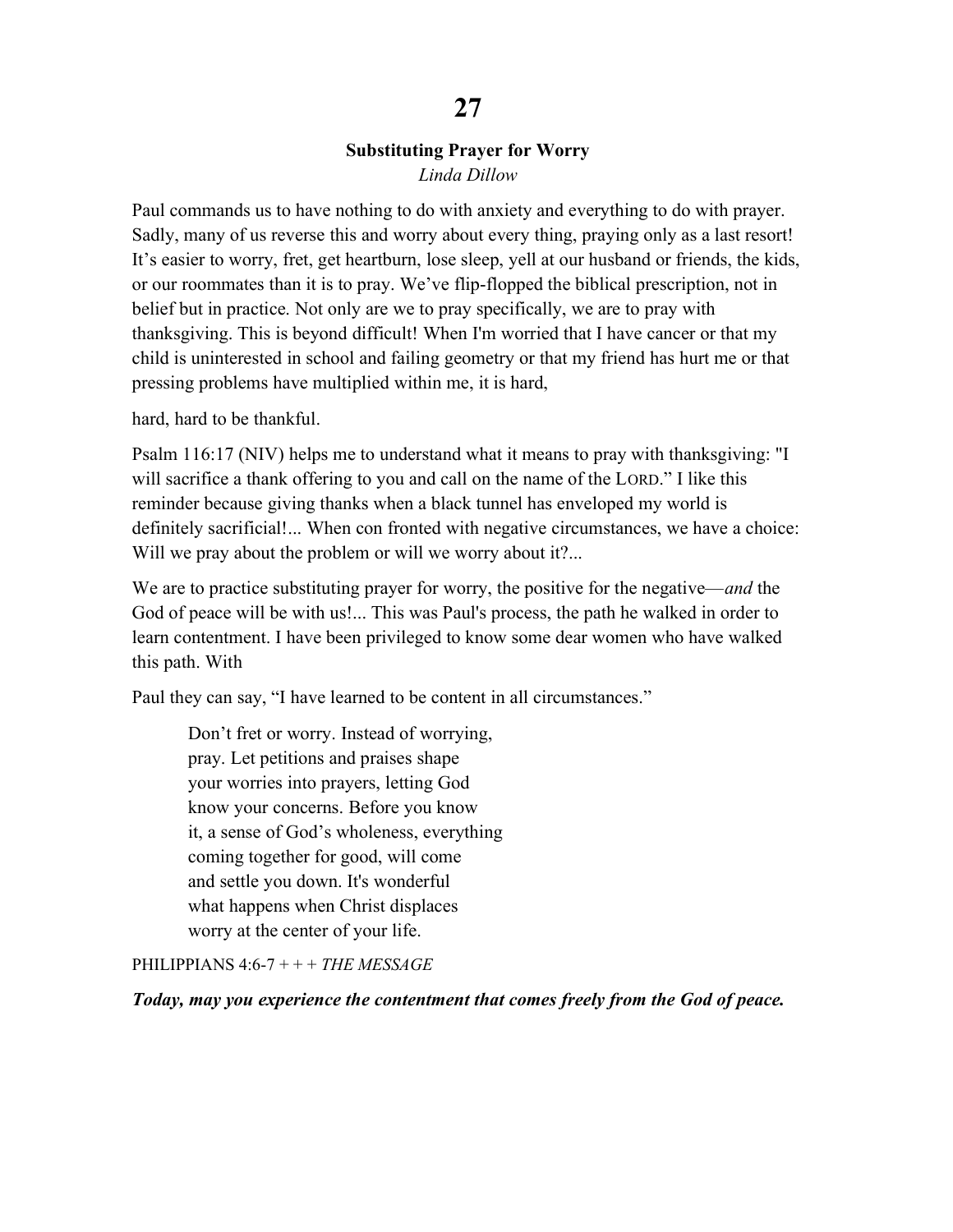### Your Time Is Coming Tricia Lott Williford

<span id="page-31-0"></span>When God sent his Son to be born into the world, four hundred years had passed since the people had heard a word from the Lord. It's difficult for me to wrap my mind around that much time, that much waiting. Not only had they not heard a word, but neither had their parents, their grand parents, or their great-grandparents.... They likely could not remember the last person in their family lineage who had heard a fresh word from the Lord. That feels pretty hopeless to me. I think I would stop believing—and stop waiting —if I couldn't even find the last person who had any real evidence of good news....

In these four hundred years, God allowed a famine in the land. Not a famine of food, but indeed a famine of his word. In the silence, the people began to burn with a deep hunger for the sound of his voice. Sometimes God does that. He makes us wait so we can remember what we want the most.

After so many hundreds of years, the time came. Came. When Luke wrote the account of the birth of Jesus, he used that very phrase: "The time came for her baby to be born" (Luke 2:6, NLT).... When I am in a season of waiting, I can only seem to notice the passing of time in a negative way, like it's slipping through my fingers, and I can't stop it.... It's getting away from me. But Luke turned that whole perspective upside down. Time isn't merely passing. Quite the contrary, my friend. The Time is coming. God wants to do something unique in my heart and in yours, and the process gives him fertile ground to do important work in our hearts, our relationships, and our very lives while we wait for the time to come. Waiting can be sacred space. It does not have to be passive or inactive. Actually, it can be filled with heartfelt anticipation and deep intention, and even sprinkled with joy.

The further you get from the beginning of the wait, the closer you are to what will become yours. A time is coming.Your time is coming.

God, the one and only— I'll wait as long as he says.

Everything I need comes from him, so why not? PSALM 62:1 +++ THE MESSAGE

Today, may you experience joyful hope as you move further from the beginning and closer to the end of your wait.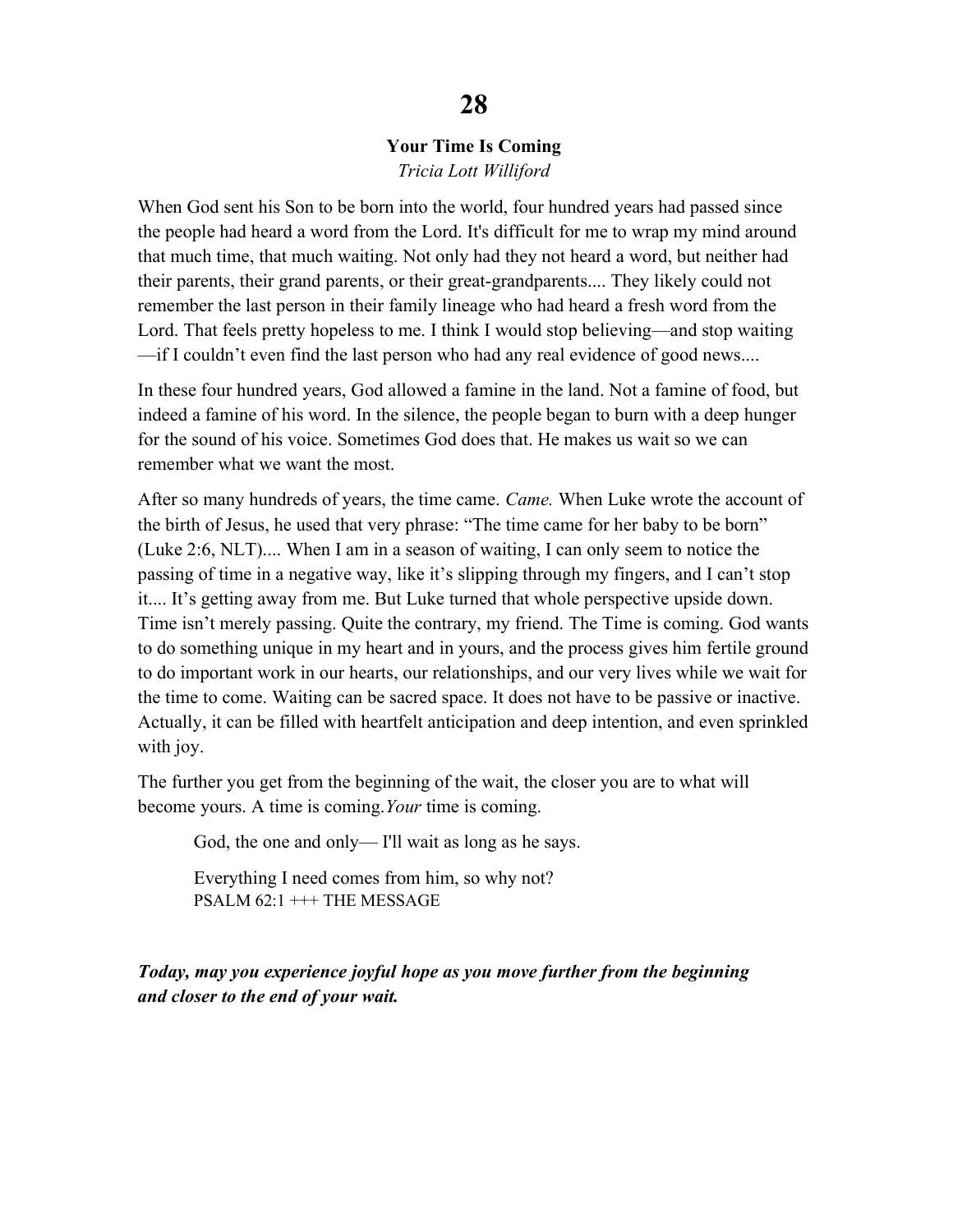### Grace and Training Cynthia Heald

<span id="page-32-0"></span>Grace is a lovely word; it promises kindness, favor, and goodwill. The word discipline, though, carries the connotation of training, strictness, and correction. Although these words seem unlikely companions, God creatively unites them when he trains and disciplines his children. Certainly it is his unmerited favor that offers and bestows salvation. Our relationship with God begins with his grace and his grace alone. But this unconditional grace he showers upon us spills over into our everyday lives as he purposes to mold and conform us to the image of Christ and to correct us when we sin....

The melding of God's grace and training are clearly exemplified in the life of the apostle Paul. We've studied the blessing of God's grace for Paul as he lived with a humility-producing thorn, which was sent to counteract potential pride from receiving remarkable revelations from the Lord. When Paul prayed for the thorn's removal, God's answer was, "My grace (My favor and loving-kindness and mercy) is enough for you" (2 Corinthians 12:9, AMPC). The thorn was God's chosen way to care firmly for Paul's soul. Although the thorn was undeniably uncomfortable, it was accompanied by the Lord's empowering grace to endure.

God's discipline of Miriam for challenging Moses' leadership was grounded in grace. Her conduct needed to be called into account; she needed to be reminded to say no to worldly ambition and to live a self-controlled life. Miriam was chastened, swiftly and temporarily. I am sure she would attest to this truth: "No discipline is enjoyable while it is happening—it's painful! But afterward there will be a peaceful harvest of right living for those who are trained in this way" (He brews 12:11, NLT)....

God loves us too much to let us alone. He is a faithful Father who desires the highest and best for us, and his intention is to reshape us into wise, righteous, and devoted children who live the faithful way.

God's discipline is bathed in grace. We are loved, forgiven, and accepted by our Father, but as our Father, he is committed to training and chastening us. We need his uncomfortable grace; it is for our good.

My dear child, don't shrug off God's discipline,

but don't be crushed by it either.

It's the child he loves that he disciplines;

the child he embraces, he also corrects.

HEBREWS  $12:6 + + +$  THE MESSAGE

Today, may you experience the grace in God's discipline. May you grow in wisdom, righteousness. and devotion to the God who loves you.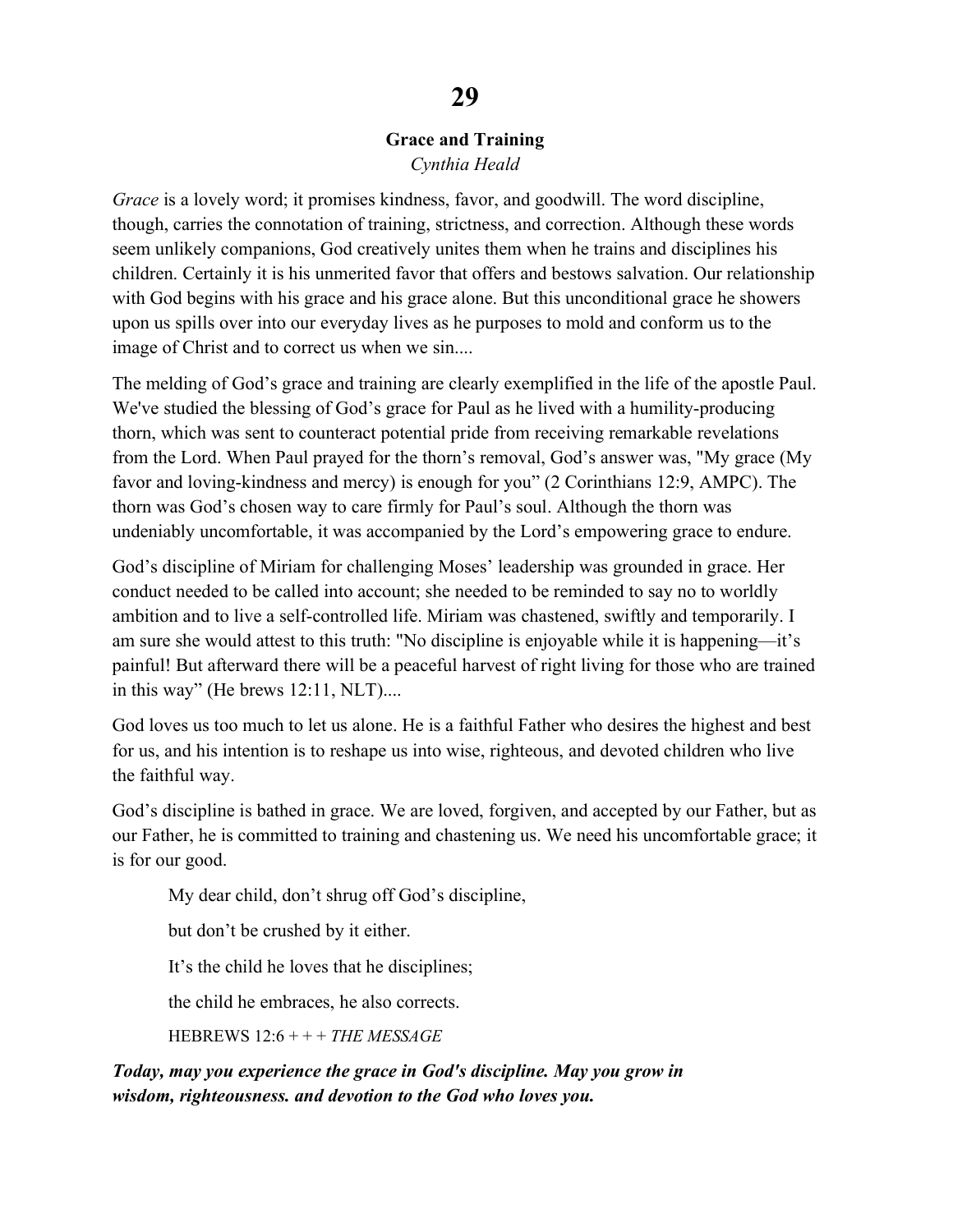#### Knowing God Is Enough

Jan Johnson

<span id="page-33-0"></span>In the heat and pressure of daily living, it's easy to forget that God is present with us and to slide into self-referenced thinking in which we are consumed with what we want and how (stressed) we feel. Our minds flash from one thing to another as life pulls us in many directions among the demands of work, family, health, and finances. Perhaps that's why meetings of Christians often begin by asking God to be with us, as if God had found something more interesting to do.… Contemplation—thoughtfully considering God's desires, even waiting on and delighting in God—reconnects us with God in the midst of our scatteredness. When I pause in contemplation, I sense that the God who holds the universe together can also hold me together. In the quiet, I recall how God has helped me in the past. I once again remember that I am one whom God so loves....

... In contemplative prayer, we begin by bringing our real selves that are focused on our desires, demands, and needs, saying, "I want." Then by fixing our attention on God who loves us, we let go of our desire to manage people, circumstances, ourselves, and feelings. As we acknowledge God's willingness to empower and partner with us, we find ourselves saying, "God, knowing you is enough for me." We sense the peace of God that is beyond human understanding (see Philippians 4:7). When you're in over your head, I'll be there with you.

When you're in rough waters, you will not go down.

When you're between a rock and a hard place,

it won't be a dead end— Because I am GOD, your personal God.

ISAIAH  $43:2-3$  + + + THE MESSAGE

Today, may you be reminded that the God who holds the universe together can also hold you together.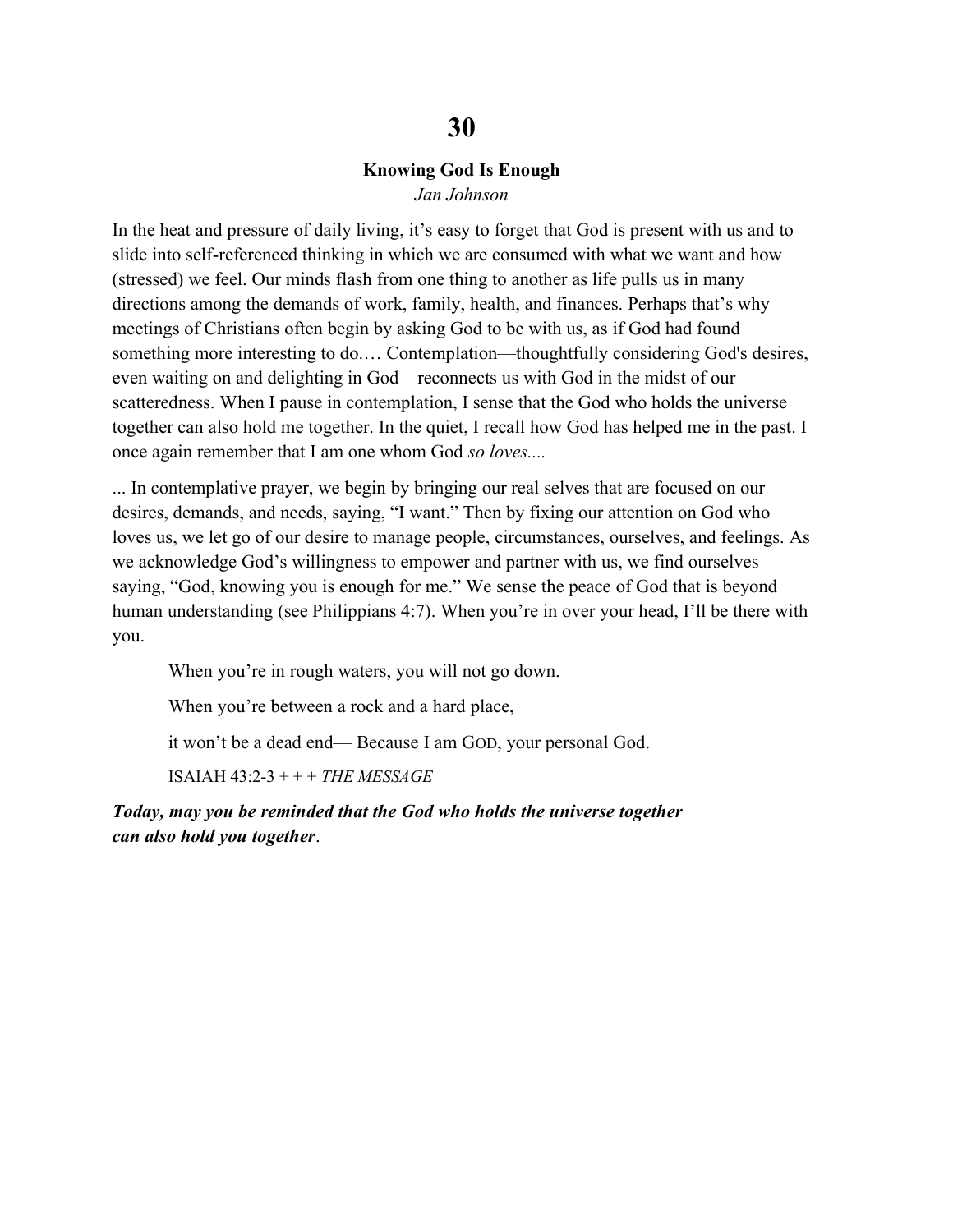### The Need of the Hour

Dawson Trotman

<span id="page-34-0"></span>Let me tell you what I believe the need of the hour is. Maybe I should call it the answer to the need of the hour. I believe it is an army of soldiers, dedicated to Jesus Christ, who believes not only that He is God but that He can fulfill every promise He has ever made and that there isn't anything too hard for Him. It is the only way we can accomplish the thing that is on His heart—getting the gospel to every creature....

... When Jesus Christ sent the eleven out, He let a situation exist which was so bad that there could never be a worse one. No printing presses, no automobiles, no radios, no televisions, no telephones, no buildings, not one single church, no uniforms, nothing for the vestry. He didn't even leave them a little emblem.

He left them only a job to do, but with it He said, "All power is given unto me in heaven and in earth. Go ye therefore..(Matthew 28:18-19,

KJV). What does the "therefore" mean? It means, "I have the power to give you the order, and I have the power to back you to the hilt." He has all power in heaven and earth.... Earlier Jesus Christ had said to the same little group, "Verily, verily, I say unto you, He that believeth on [me], the works that I do shall he do also; and greater works than these shall he do" (John 14:12, KJV)....

What is the need of the hour, gang? I'll tell you the need of the hour. It is to believe that our God controls the universe, and when He said, "The earth shall be filled with the knowledge of the glory of the LORD, as the waters cover the sea" (Habakkuk 2:14, KJV), He meant it. That is exactly what is going to happen. The earth will be filled with the knowledge of the glory of the Lord!

Blessed is he who comes, the king in God's name!

All's well in heaven! Glory in the high places!

LUKE  $19:38 + + +$  THE MESSAGE

Today, may you believe that God controls the universe, and that every hard thing and challenging lime will ultimately give way to the knowledge of the glory of God.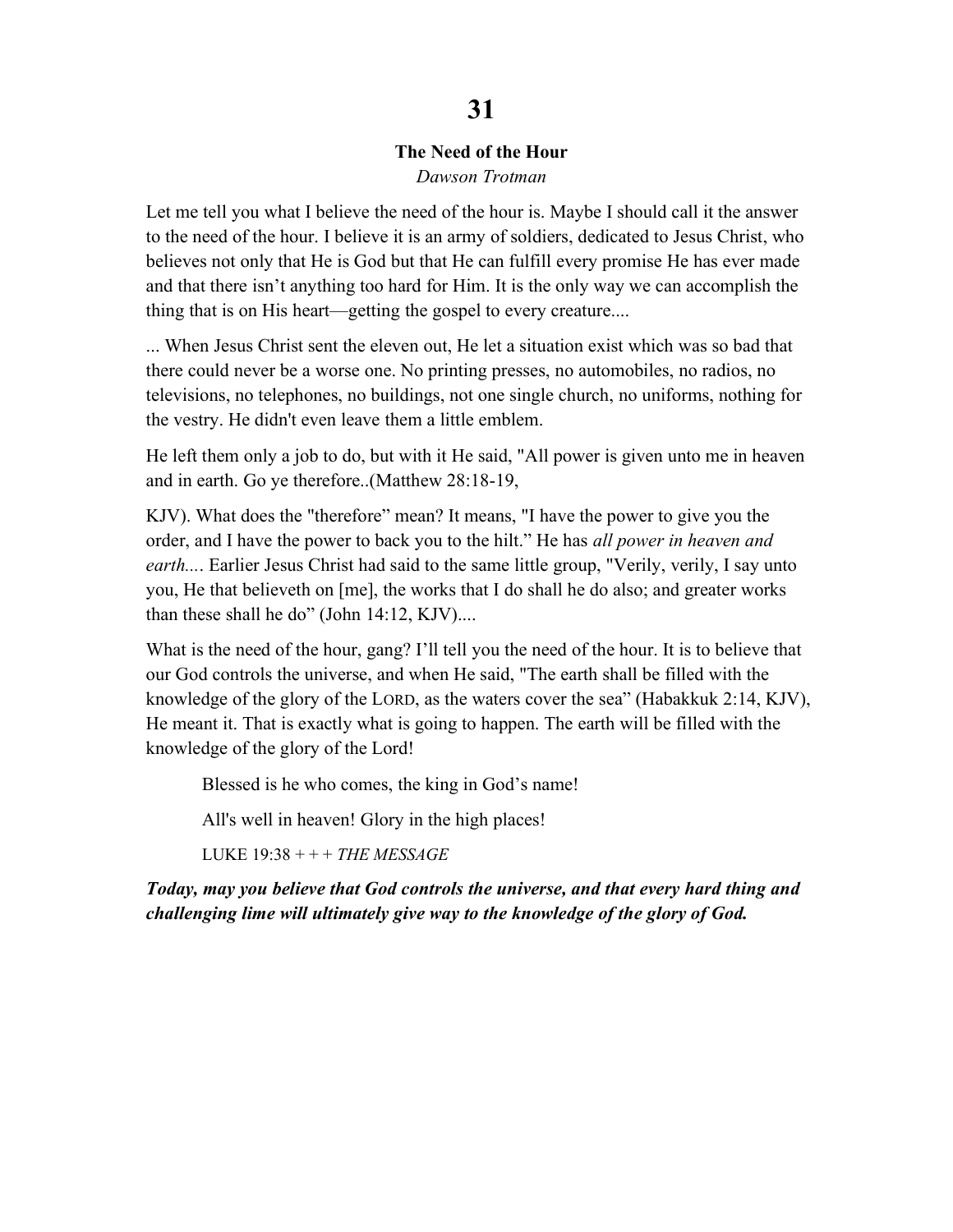#### **AFTERWORD**

<span id="page-35-0"></span>Time plays even more tricks than usual in disasters—a moment can feel like a year, two months feel like one long strange day. I've spent most of my career working in and writing about humanitarian crises, and in hard times like these, I'm especially grateful for a collection like this that helps me pause each day to consider how God is with us and for us. But not in a super-sweet-oh-Jesus-loves-us-so- everything-is-fine-and-dandy way. Superficial nods to God that don't step into hard reality— the uncertainty, the unjust suffering, the anxiety —make things worse for me. Maybe for you too. When I hear cheap hope in serious situations, honestly, it can trip me into hours or even the rest of a day with a not-sure-I-actually-believe-in-God- anymore hangover.

Thoughtful reflections like the thirty-one in this book have the opposite effect. They help me believe in a way that God's love comes nearer and then, my own doubt and anxiety quelled, move me to find how I can love someone in Jesus' name. In these pages:

• We started with Eugene Peterson on fear- of-the-Lord that reminds us that the "Jacobwrestling God fights/or us." (I added the italics and would also bold and underline if permitted.)

We received needed reminders that "God's grace greets and transforms us," which I'm guessing you need to hear as often as I do.

We remembered that our mission in this hard time isn't just to focus on ourselves or our own liberties. Incredibly, we're invited to participate in God's mission to put "poor people on their feet again;... restoring dignity and respect to their lives—a place in the sun!" (1 Samuel 2:8, MSG).

In disasters we should face reality, be comforted and strengthened by grace, and then respond to our invitation to God's mission. These are good ways to respond to pandemics, to ongoing injustice, and to life.

As I'm sheltering in place with my family and writing these words in the midst of a global pandemic, another good thing comes to mind that I'm grateful for. Even in this strange isolation of social and physical distancing, in a way, we got to read this together. I was with each author in their reflections. And in a way, I also feel bonded with you as, in the midst of this pandemic, we shared the experience of reading the same words.

Yes, in hard times, God with us and for us also keeps guiding us to find ways to be with and for each other.

#### Kent Annan

Director of Humanitarian and Disaster Leadership, Humanitarian Disaster Institute May 2020, Wheaton, IL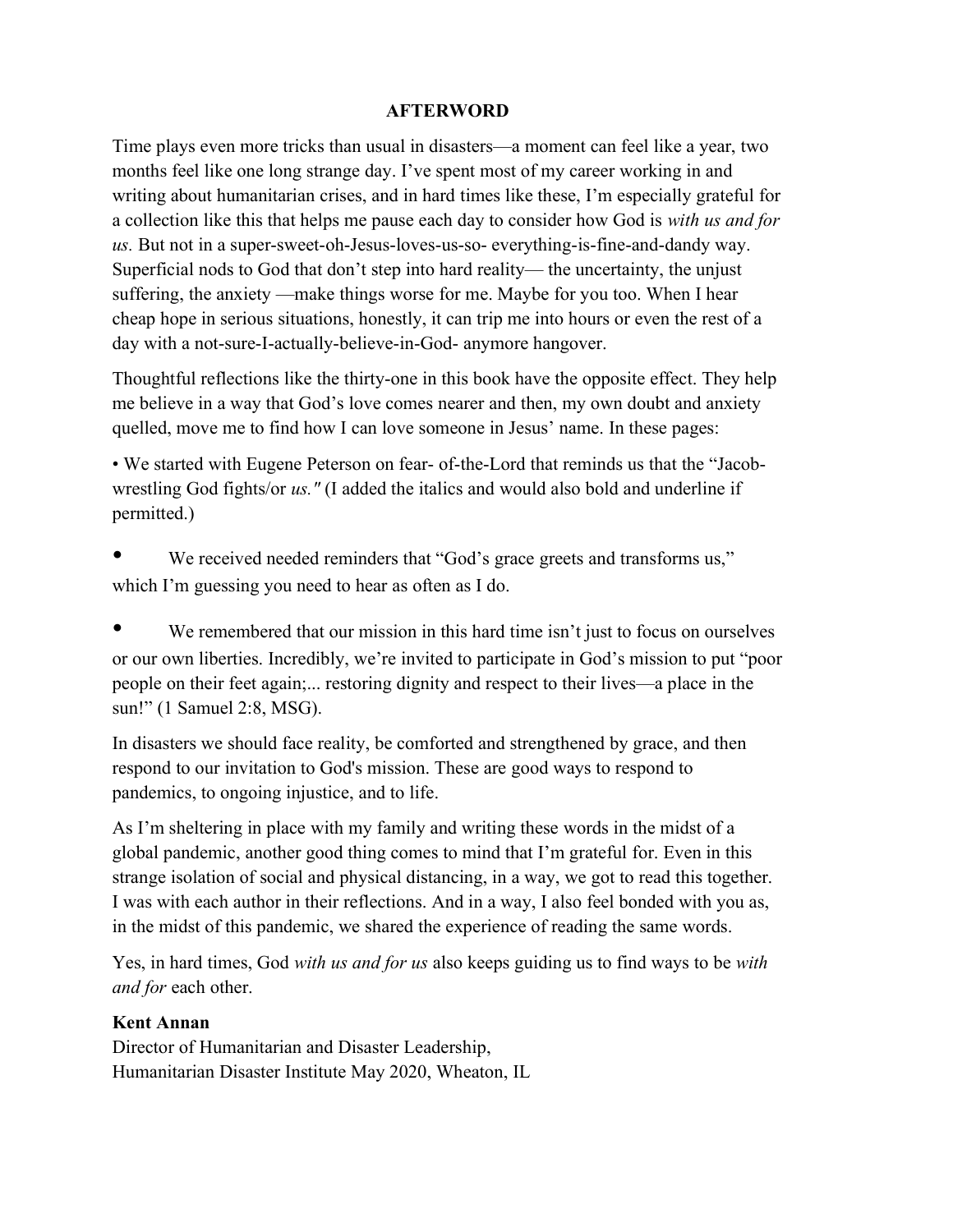#### **SOURCES**

- <span id="page-36-0"></span>All published by NavPress and excerpted here by permission. All rights reserved.
- FEAR WITH THE SCARY ELEMENT DELETED is from Living the Resurrection by Eugene H. Peterson.
- THE IMAGE OF GOD is from Given by Tina Boesch.
- THE GOODNESS OF BEING is from Souvenirs of Solitude by Brennan Manning.
- DOUBLING BACK TOWARD LIFE is from All Shall Be Well by Catherine McNiel.
- THE FATHER IS ALWAYS is from God in the Dark by Sarah Van Diest.
- TRUSTING GOD is from 31 Days toward Trusting God by Jerry Bridges.
- GOD'S GRACE OPENING THE VEIL is from *The Louder Song* by Aubrey Sampson.
- PROMISES, ASSURANCES, COMFORT is from Simplify Your Spiritual Life by Donald S. Whitney.
- THE ALCHEMY OF FAITH AND PERSISTENCE is from *Praying Through* by Jarrett Stevens.
- BRINGING YOUR REAL SELF TO JESUS is from A Praying Life by Paul E. Miller.
- RESIST THE EDIT BUTTON is from Beginnings by Steve Wiens.
- CHANGE YOUR THOUGHT PATTERNS is by George Sanchez and comes from the book NavClassics.
- BEING SAVED STILL is from Courage, Dear Heart by Rebecca Reynolds.
- **HEALTHY FEELINGS, PROPERLY ORDERED** is from *Renovation of the Heart by Dallas* Willard.
- NAVIGATING YOUR HYPERCONNECTED WORLDS is from *The Wired Soul* by Tricia McCary Rhodes.
- BE KIND AND NOT RESENTFUL is from *Pursue the Intentional Life* by Jean Fleming.
- LOVING ONE ANOTHER is from *Closer Than Close* by Dave Hickman.
- THE RHYTHM OF ENCOURAGEMENT is from **Becoming Gertrude** by Janice Peterson.
- WRESTLING WITH DISTORTIONS OF GOD is from *And Yet, Undaunted* by Paula Rinehart and Connally Gilliam.
- SOMETHING INSIDE AND SOMETHING ABOVE is from *Contentment* by Richard A. Swenson.
- EVERYWHERE IS A DIVINE APPOINTMENT is from *Discipled by Jesus* by Robert